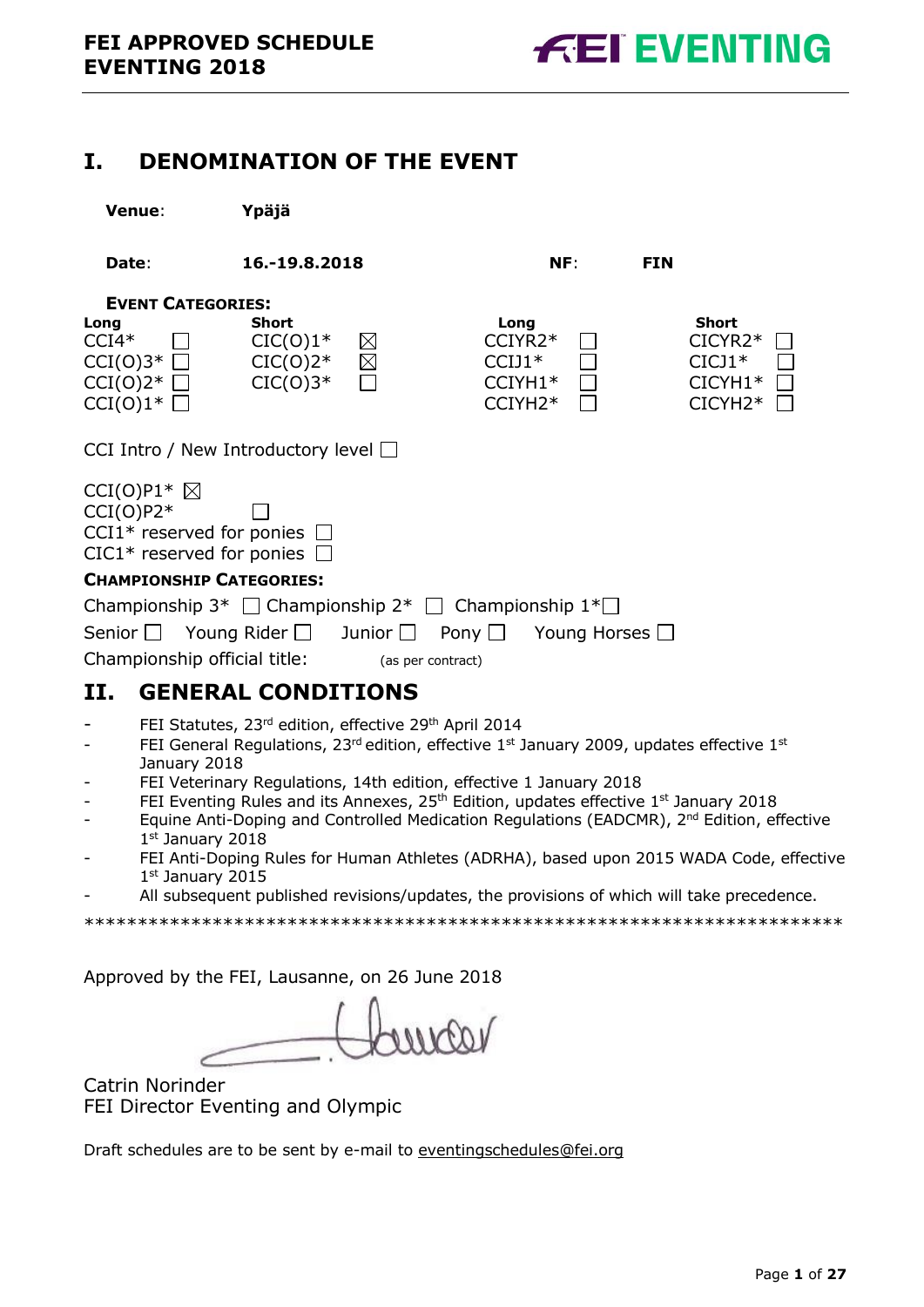

# **TABLE OF CONTENTS**

| I.             |                                                         |  |  |  |  |  |  |
|----------------|---------------------------------------------------------|--|--|--|--|--|--|
| II.            |                                                         |  |  |  |  |  |  |
| III.           | THE FEI CODE OF CONDUCT FOR THE WELFARE OF THE HORSE  4 |  |  |  |  |  |  |
| IV.            |                                                         |  |  |  |  |  |  |
| $\mathbf{1}$ . |                                                         |  |  |  |  |  |  |
| 2.             |                                                         |  |  |  |  |  |  |
| 3.             |                                                         |  |  |  |  |  |  |
| V.             |                                                         |  |  |  |  |  |  |
| VI.            |                                                         |  |  |  |  |  |  |
| 1.             |                                                         |  |  |  |  |  |  |
| 2.             |                                                         |  |  |  |  |  |  |
| VII.           |                                                         |  |  |  |  |  |  |
| 1.             |                                                         |  |  |  |  |  |  |
| 2.             |                                                         |  |  |  |  |  |  |
| 3.             |                                                         |  |  |  |  |  |  |
| 4.             |                                                         |  |  |  |  |  |  |
| VIII.          |                                                         |  |  |  |  |  |  |
| $\mathbf{1}$ . |                                                         |  |  |  |  |  |  |
| IX.            |                                                         |  |  |  |  |  |  |
| Х.             |                                                         |  |  |  |  |  |  |
| 1.             |                                                         |  |  |  |  |  |  |
| 2.             |                                                         |  |  |  |  |  |  |
| XI.            |                                                         |  |  |  |  |  |  |
| 1.             |                                                         |  |  |  |  |  |  |
| 2.             |                                                         |  |  |  |  |  |  |
| 3.             |                                                         |  |  |  |  |  |  |
| 4.             |                                                         |  |  |  |  |  |  |
| 5.             |                                                         |  |  |  |  |  |  |
| 6.             |                                                         |  |  |  |  |  |  |
| 7.             |                                                         |  |  |  |  |  |  |
| 8.             |                                                         |  |  |  |  |  |  |
| 9.             |                                                         |  |  |  |  |  |  |
| 10.            |                                                         |  |  |  |  |  |  |
| 11.            |                                                         |  |  |  |  |  |  |
| 12.            |                                                         |  |  |  |  |  |  |
| 13.            |                                                         |  |  |  |  |  |  |
| 14.            |                                                         |  |  |  |  |  |  |
| XII.           |                                                         |  |  |  |  |  |  |
| 1.             |                                                         |  |  |  |  |  |  |
| 2.             |                                                         |  |  |  |  |  |  |
| 3.             |                                                         |  |  |  |  |  |  |
| 4.             |                                                         |  |  |  |  |  |  |
| 5.             |                                                         |  |  |  |  |  |  |
| 6.             |                                                         |  |  |  |  |  |  |
| 7.             |                                                         |  |  |  |  |  |  |
|                | 7.1.                                                    |  |  |  |  |  |  |
|                | 7.2.<br>7.3.                                            |  |  |  |  |  |  |
|                |                                                         |  |  |  |  |  |  |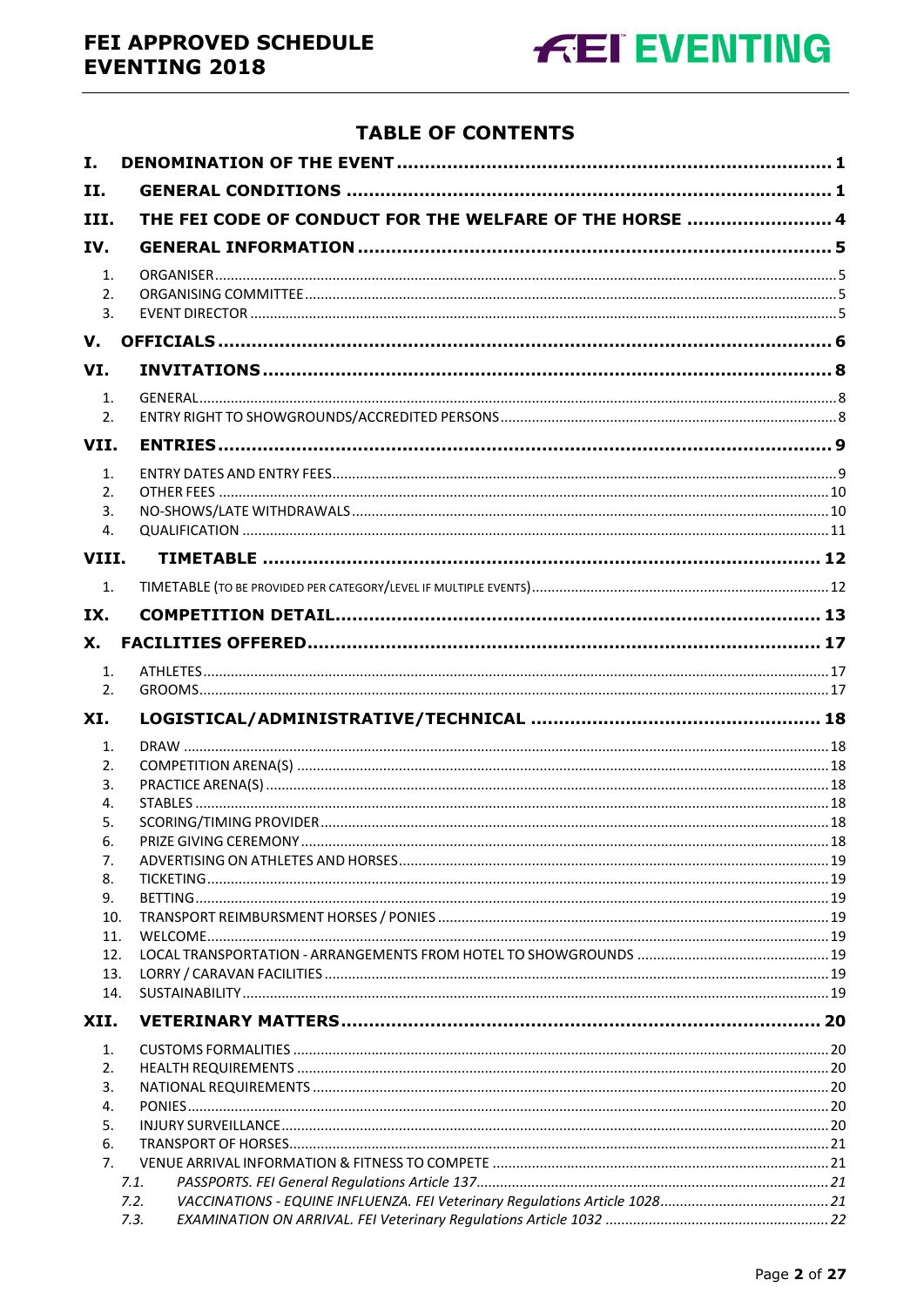# FEI APPROVED SCHEDULE **EVENTING 2018**



|                | 7.4. |                                                                                              |  |
|----------------|------|----------------------------------------------------------------------------------------------|--|
|                | 7.5. |                                                                                              |  |
| 8.             |      | EQUINE ANTI-DOPING AND CONTROLLED MEDICATION PROGRAMME (EADCMP). FEI VETERINARY REGULATIONS, |  |
|                |      |                                                                                              |  |
|                | 8.1. |                                                                                              |  |
|                | 8.2. |                                                                                              |  |
| XIII.          |      |                                                                                              |  |
| XIV.           |      |                                                                                              |  |
| 1.             |      |                                                                                              |  |
| 2.             |      |                                                                                              |  |
|                | 2.1. |                                                                                              |  |
|                | 2.2. |                                                                                              |  |
| 3.             |      |                                                                                              |  |
| 4.             |      |                                                                                              |  |
| 5.             |      |                                                                                              |  |
| 6.             |      |                                                                                              |  |
| 7 <sub>1</sub> |      |                                                                                              |  |
| 8.             |      |                                                                                              |  |
| XV.            |      |                                                                                              |  |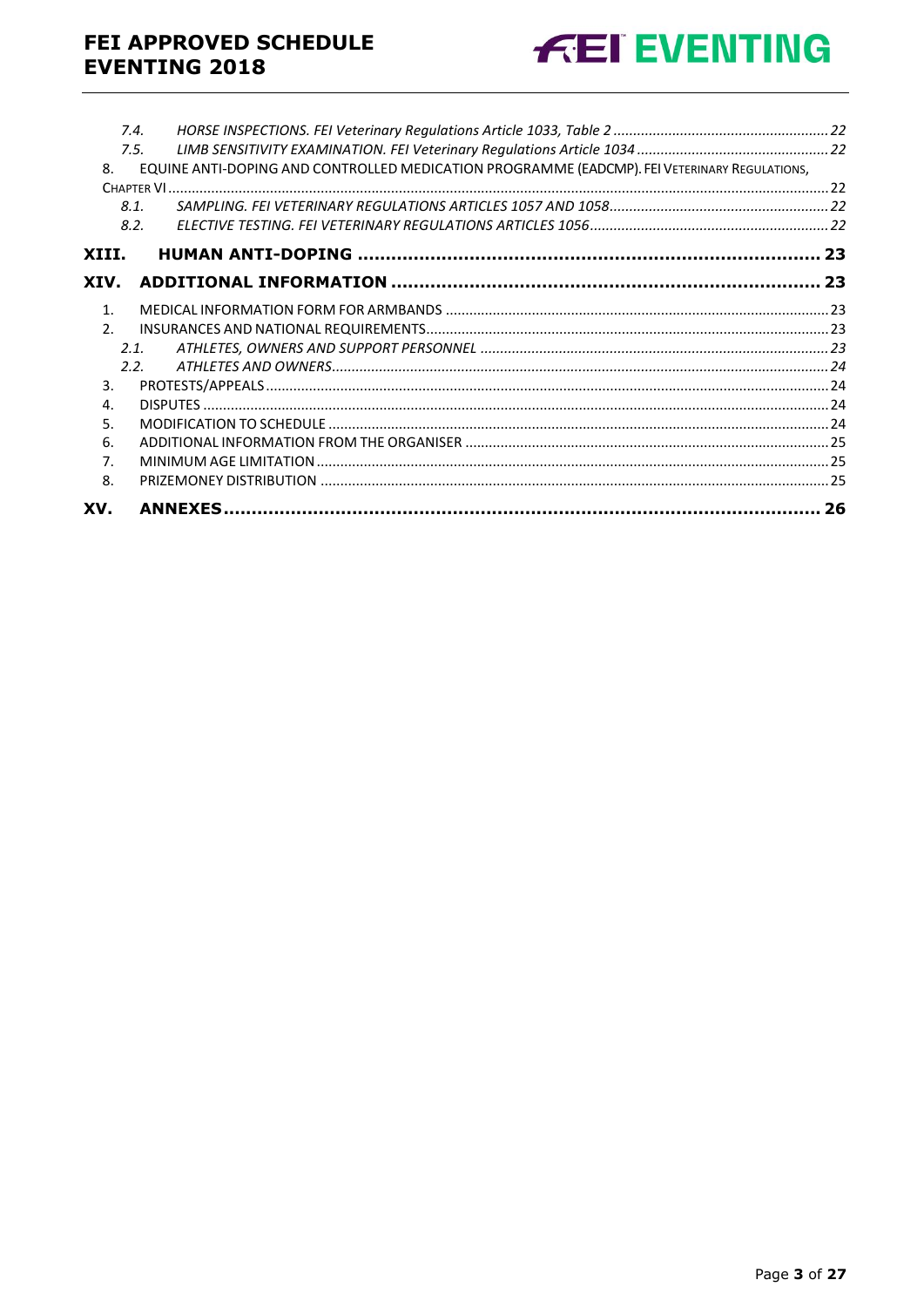# <span id="page-3-0"></span>**III. THE FEI CODE OF CONDUCT FOR THE WELFARE OF THE HORSE**

The Fédération Equestre Internationale (FEI) expects all those involved in international equestrian sport to adhere to the FEI's Code of Conduct and to acknowledge and accept that at all times the welfare of the horse must be paramount and must never be subordinated to competitive or commercial influences.

- 1. At all stages during the preparation and training of competition horses, welfare must take precedence over all other demands. This includes good horse management, training methods, farriery and tack, and transportation.
- 2. Horses and Athletes must be fit, competent and in good health before they are allowed to compete. This encompasses medication use, surgical procedures that threaten welfare or safety, pregnancy in mares and the misuse of aids.
- 3. Events must not prejudice horse welfare. This involves paying careful attention to the competition areas, ground surfaces, weather conditions, stabling, site safety and fitness of the horse for onward travel after the event.
- 4. Every effort must be made to ensure that horses receive proper attention after they have competed and that they are treated humanely when their competition careers are over. This covers proper veterinary care, competition injuries, euthanasia and retirement.
- 5. The FEI urges all involved with the sport to attain the highest levels of education in their areas of expertise.

The Long version of this Code can be obtained from the Fédération Equestre Internationale, HM King Hussein I Building, Chemin de la Joliette 8, 1006 Lausanne, Switzerland. Telephone: +41 21 310 47 47. The Code is available in English. The Code is also available on the FEI's website: [http://inside.fei.org/.](http://inside.fei.org/)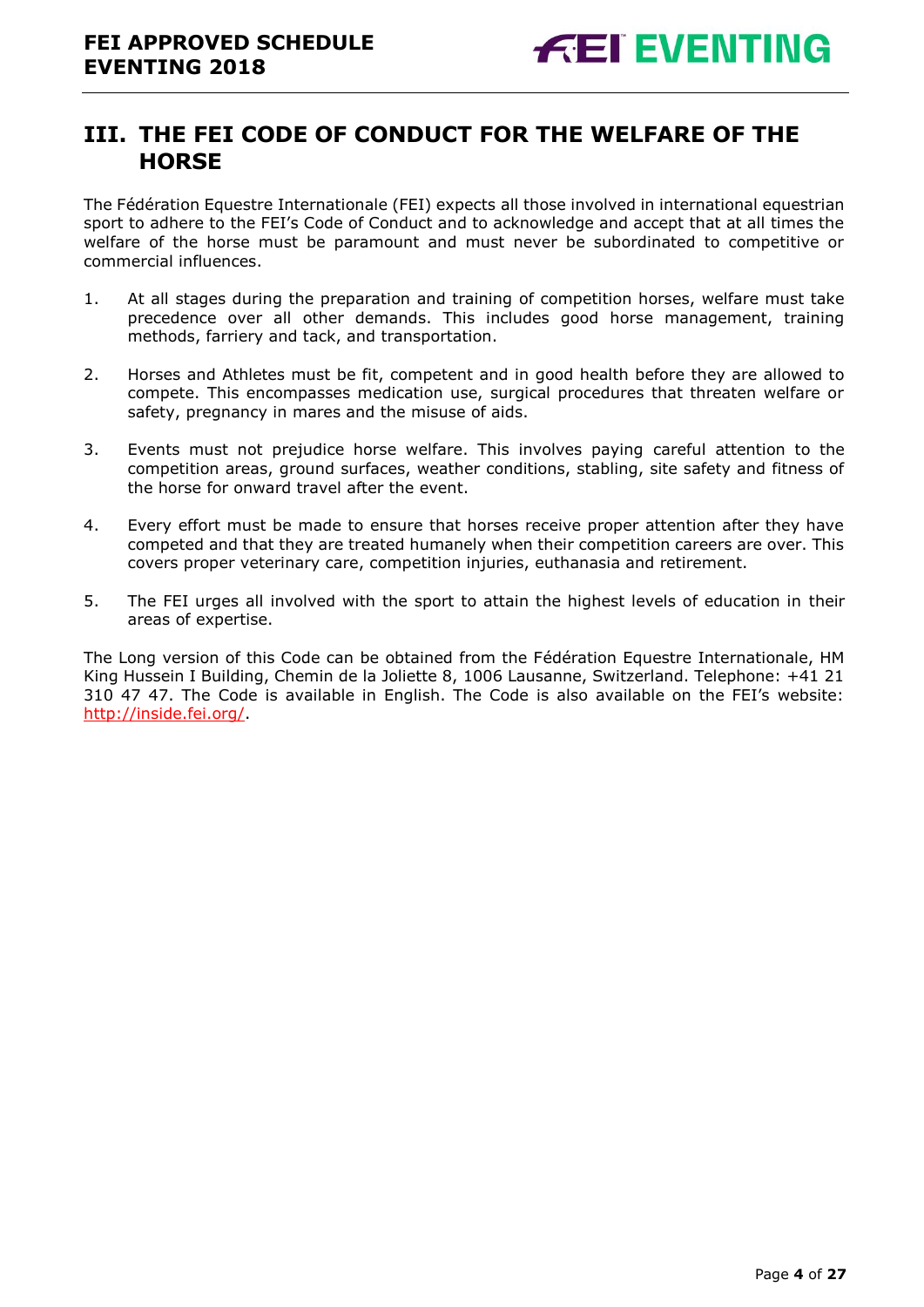# <span id="page-4-0"></span>**IV. GENERAL INFORMATION**

### <span id="page-4-1"></span>**1. ORGANISER**

| Name:      | Equine College Itd                  |
|------------|-------------------------------------|
| Address:   | Opistontie 9, 32100 Ypäjä           |
| Telephone: | +358 2 76021                        |
| Email:     | Kilpailusihteeri@hevosopisto.fi     |
| Website:   | fin: www.hevosopisto.fi/kenttapm    |
|            | en: www.hevosopisto.fi/nbcheventing |

#### Contact Details Show Ground:

Address: Kartanonkyläntie, 32100 Ypäjä<br>Telephone: +358 40 35 63 983 (during the  $+358$  40 35 63 983 (during the event) GPS Coordinates: 60.806045, 23.300908 Accessibility details (directions by road, nearest airport / train station): Train station: Loimaa 15km Airport: Turku 75km, Tampere 95km, Helsinki 130km Port: Turku / Naantali 80km, Helsinki 130km

### <span id="page-4-2"></span>**2. ORGANISING COMMITTEE**

| Mrs Pirkko Herd      |
|----------------------|
| Ms Pauliina Pöntinen |
| Mrs Marian Seppälä   |
| Equine College Itd   |
|                      |

#### <span id="page-4-3"></span>**3. EVENT DIRECTOR**

| Mrs Pirkko Herd<br>Name:             |  |
|--------------------------------------|--|
| Address:                             |  |
| Opistontie 9, 32100 Ypäjä            |  |
| +358 40 681 58 77<br>Mobile:         |  |
| pirkko.herd@hevosopisto.fi<br>Email: |  |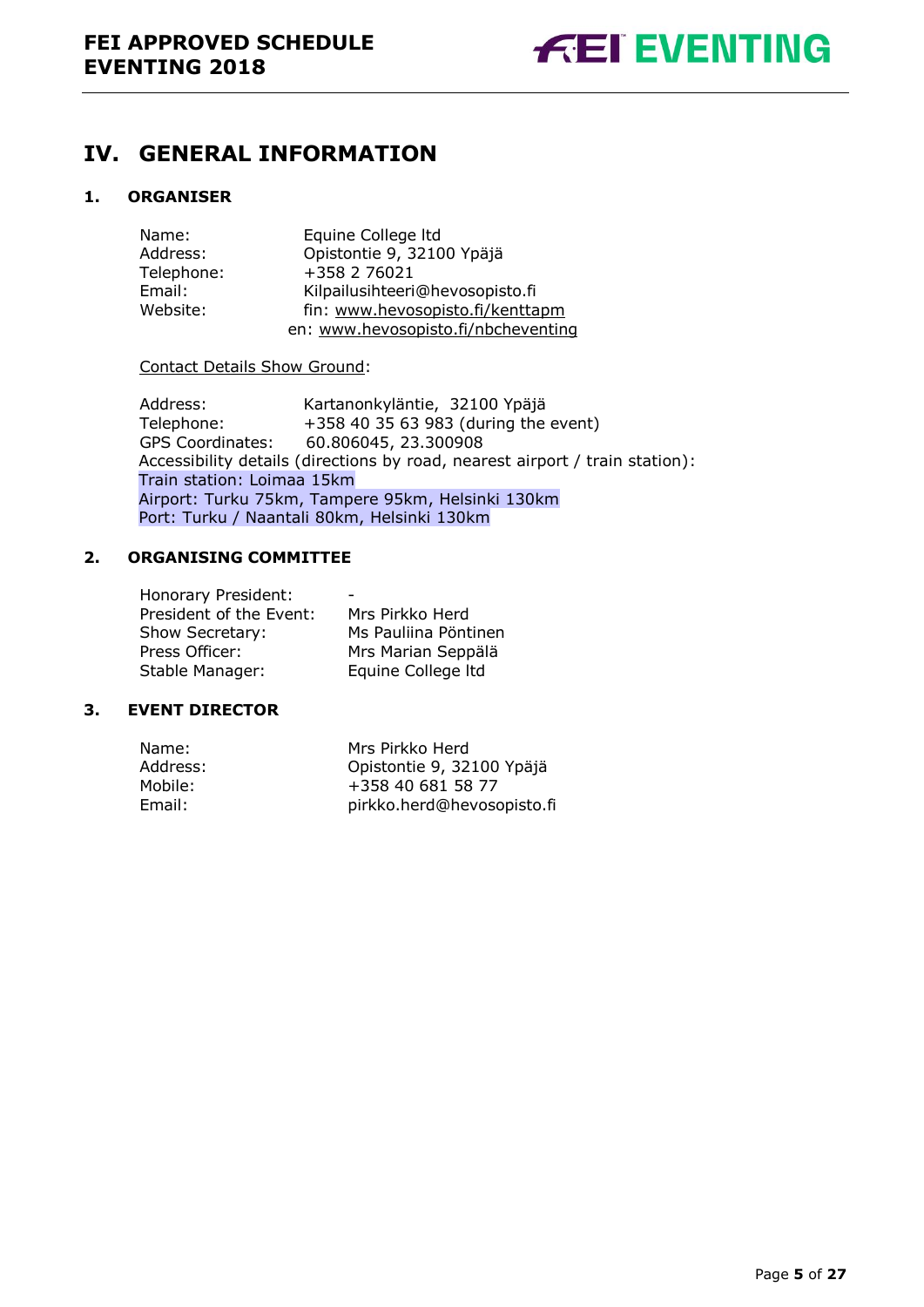

# **V. OFFICIALS**

<span id="page-5-0"></span>

| Ref            | <b>Panel</b>                        | <b>Competition</b> | <b>Function</b>                        | <b>FEI ID</b> | <b>NAME</b>                       | <b>NF</b>  | Level (Nat,<br>1, 2, 3) | <b>Contact details</b>        |
|----------------|-------------------------------------|--------------------|----------------------------------------|---------------|-----------------------------------|------------|-------------------------|-------------------------------|
| $\mathbf{1}$   | Ground Jury                         | $CIC1*$            | Ground Jury President                  | 10049343      | Mr Seppo Laine                    | <b>FIN</b> | 3                       | seppo.laine9@luukku.com       |
|                | 1 <sup>st</sup> Competition         |                    | Ground Jury Member                     | 10084487      | Mrs Charlotte Hamilton            | SWE        | $\overline{2}$          |                               |
|                | Ground Jury                         | $CIC2*$            | Ground Jury President                  | 10049152      | Mrs Jutta Koivula                 | <b>FIN</b> | 3                       | jutta.koivula@ratsastus.fi    |
|                | 2 <sup>nd</sup> Competition         |                    | Ground Jury Member                     | 10071139      | Mr Madli Murell                   | <b>EST</b> | $\overline{2}$          |                               |
|                | Ground Jury                         | $CCIP1*$           | Ground Jury President                  | 10049152      | Mrs Jutta Koivula                 | <b>FIN</b> | 3                       |                               |
|                | 3rd Competition                     |                    | Ground Jury Member                     | 10071139      | Mr Madli Murell                   | <b>EST</b> | $\overline{2}$          |                               |
|                | Jumping test Judge                  | all                | Jumping test Judge                     | 10073021      | Mr Matti Karkkolainen             | <b>FIN</b> | $\overline{2}$          |                               |
| $\overline{2}$ | <b>Technical Delegate</b>           | all                | <b>Technical Delegate</b>              | 10010305      | Mrs Katja Sykes                   | <b>FIN</b> | Nat                     | sykeskatja3@gmail.com         |
|                |                                     | all                | <b>Assistant Technical</b><br>Delegate | 10051041      | Mr Anton Granhus                  | <b>NOR</b> | 2                       |                               |
| 3              | Course Designer                     | all                | Course Designer                        | 10004750      | Mr Lars Christensson              | SWE        | 3                       |                               |
|                |                                     | all                | <b>Assistant Course</b><br>Designer    | 10111071      | Mr Kalle Nykänen                  | <b>FIN</b> | Nat                     |                               |
|                |                                     | all                | Jumping Course<br>Designer             |               | Mr Sergey Frolov                  | <b>FIN</b> | Nat                     | sergeydepeche@mail.ru         |
| 4              | Chief Steward                       | all                | Chief Steward                          | 10073017      | Mrs Pia Myrskog                   | <b>FIN</b> | $\mathbf{1}$            | piude.myrskog@gmail.com       |
| 5              | <b>Assistant Stewards</b>           | all                | <b>Assistant Steward</b>               | 10108498      | Mrs Heli Lehto                    | <b>FIN</b> | $\mathbf{1}$            |                               |
|                |                                     | all                | <b>Assistant Steward</b>               | 10091737      | Mrs Aliice Ostergaard<br>Petersen | <b>DEN</b> | $\overline{2}$          |                               |
|                |                                     | all                | <b>Assistant Steward</b>               | 10053023      | Mrs Catharina Fransson            | SWE        | 3                       |                               |
| $\overline{7}$ | FEI Veterinary<br>Delegate          | all                | FEI Veterinary<br>Delegate             | 10101881      | Mrs Jantien van Haaften           | <b>FIN</b> |                         |                               |
| 8              | Veterinary Service<br>Manager (VSM) | all                | <b>Veterinary Service</b><br>Manager   | 10088684      | Ms Anne Sjöholm                   | <b>FIN</b> |                         | anne.sjoholm@hevossairaala.fi |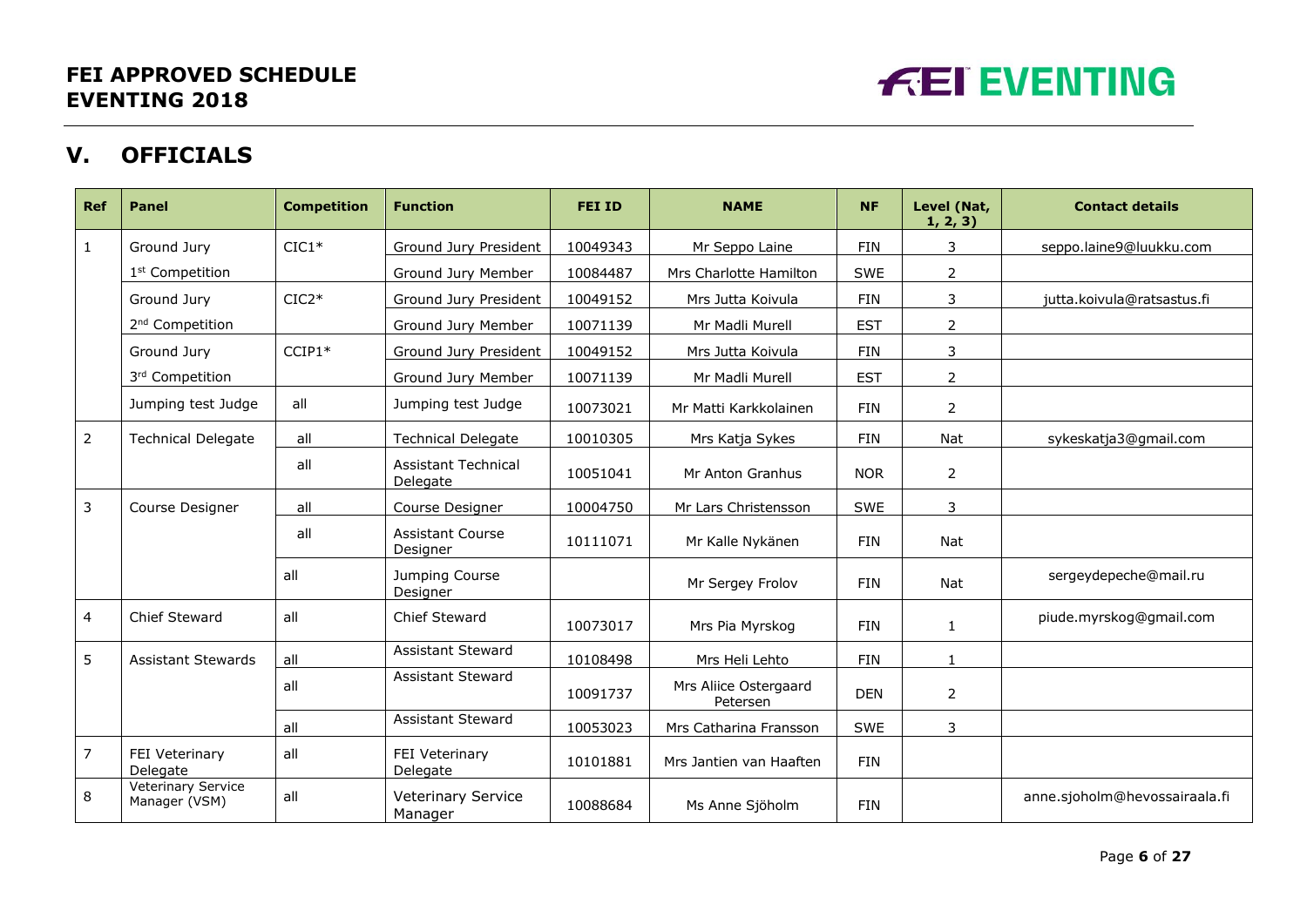# **FEI APPROVED SCHEDULE EVENTING 2018**



|  | (VR Art 1103)<br>Treating Veterinarian<br>(VR Art 1105) | all | FEI Permitted<br>Treating Vet | 10088684 | Ms Anne Sjöholm          | <b>FIN</b> | anne.sjoholm@hevossairaala.fi |
|--|---------------------------------------------------------|-----|-------------------------------|----------|--------------------------|------------|-------------------------------|
|  | Chief Medical Officer                                   |     | <b>Chief Medical Officer</b>  |          | Mrs Kaisu Norbäck        | <b>FIN</b> | kaisu.norback@terveystalo.com |
|  | Medical services                                        |     | <b>Medical Services</b>       |          | First Aid / Mrs Anu Poso | <b>FIN</b> | +358 40 739 26 21             |
|  | <sup>=</sup> arrier                                     |     | Farrier                       |          | Ms Sofia Heikkonen       | <b>FIN</b> | +358 40 867 24 00             |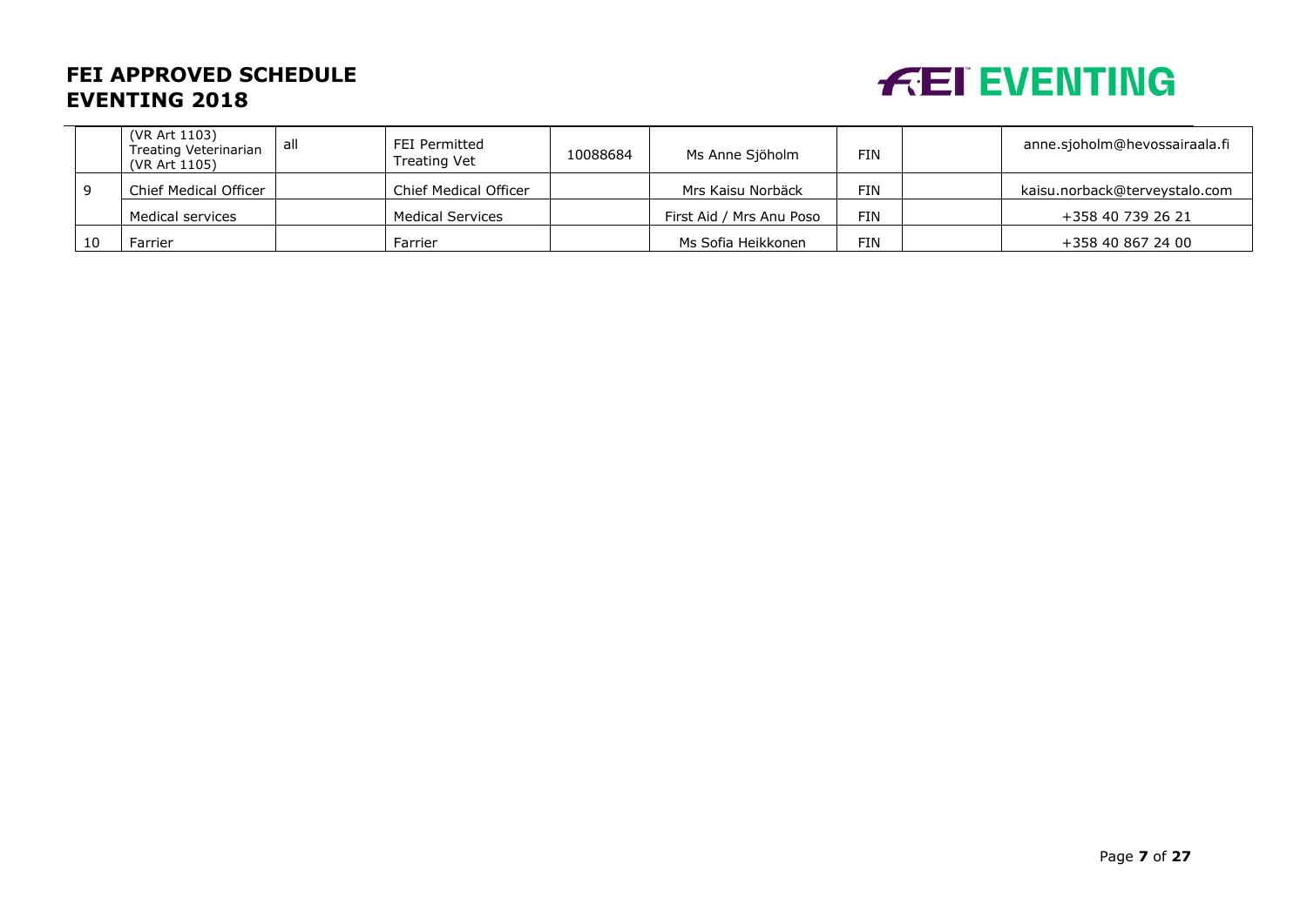

# <span id="page-7-0"></span>**VI. INVITATIONS**

### <span id="page-7-1"></span>**1. GENERAL**

| Number of NFs invited                                               | Unlimited        |
|---------------------------------------------------------------------|------------------|
| Number of Athletes from the host nation                             | Unlimited        |
| Number of Athletes per NF                                           | Unlimited        |
| Number of Horses per Athlete                                        | Unlimited        |
| Ballot procedure in case of excessive entries.<br>Must be specified | By date of entry |

Space for organiser to include details if necessary

Athletes are invited by the Organiser through their National Federation.

One (1) groom per athlete.

#### <span id="page-7-2"></span>**2. ENTRY RIGHT TO SHOWGROUNDS/ACCREDITED PERSONS**

Entry right to the stable area according to FEI Veterinary Regulations Articles 1008-1009.

NUMBER OF ACCREDITED PERSONS:

Athlete: 1 Partner: 1 Groom: 1 Horse Owner: 2 two (2) accreditations per horse acc. to FEI-Passport

Space for organiser to include details if necessary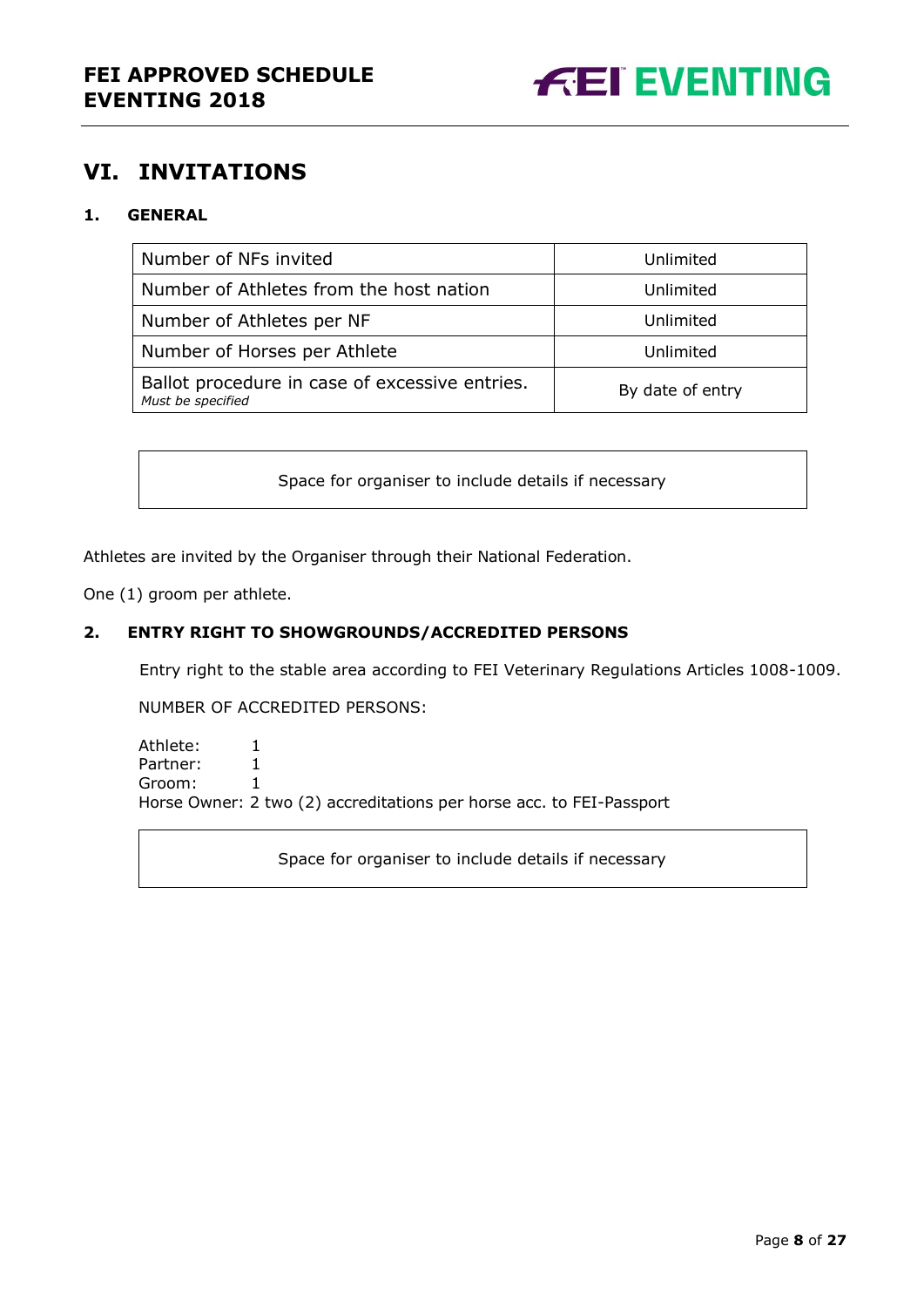

# <span id="page-8-0"></span>**VII. ENTRIES**

### **IMPORTANT**

- Entries must be made through the FEI Entry System for all categories of this Event [\(https://entry.fei.org\)](https://entry.fei.org/);
- Additional documentation can be found at: [http://inside.fei.org/fei/your-role/nfs/entry-system-eventing](http://www.fei.org/fei/your-role/nfs/entry-system-eventing)
- All Athletes and Horses participating in any International Competition must be registered with the FEI;
- Athletes and/or Horses present at the Event without having been entered through the FEI's Online Entry System will automatically be disqualified unless compelling circumstances warrant otherwise.

Space for organiser to include details if necessary

#### <span id="page-8-1"></span>**1. ENTRY DATES AND ENTRY FEES**

Entries have to be in accordance with Art.509 of the FEI Eventing Rules,  $25<sup>th</sup>$  edition, updates effective 1 January 2018.

#### **Deadlines for Entries:**

| Nominated Entries:                                            | $\sim$                      |
|---------------------------------------------------------------|-----------------------------|
| (NB: Nominated Entries apply to Championships and Games ONLY) |                             |
| Closing date for Definite Entries:                            | 26 <sup>th</sup> July 2018  |
| Last date for substitutions:                                  | 9 <sup>th</sup> August 2018 |

#### **FEES FOR HORSES**

| Entry fee per horse:                                                                                                                                                                                                                                                                                            | CIC** 350 EUR<br><b>CIC* 330 EUR</b><br>$CCIP*$ 320 EUR                                   |
|-----------------------------------------------------------------------------------------------------------------------------------------------------------------------------------------------------------------------------------------------------------------------------------------------------------------|-------------------------------------------------------------------------------------------|
| Stabling fee per horse:                                                                                                                                                                                                                                                                                         | Included                                                                                  |
| <b>EADCMP</b> fee                                                                                                                                                                                                                                                                                               |                                                                                           |
| Lower Level Events (CIMs)<br>CHF 18 per horse per event<br>(For definition of CIMs see Appendix E of the FEI General<br>Regulations)<br>Higher Level Events<br>CHF 25 per horse per event<br>(All other events not defined as CIMs)<br>Included in entry fee $\boxtimes$<br>Not included in entry fee $\square$ |                                                                                           |
| TOTAL fee per horse                                                                                                                                                                                                                                                                                             | CIC** 350 EUR<br>CIC* 330 EUR<br><b>CCIP* 320 EUR</b>                                     |
| Details entry procedure fee / Payment:                                                                                                                                                                                                                                                                          | Foreign riders:<br>Hevosopisto Oy<br>IBAN: FI08 5539 0240 0124<br>91<br>SWIFT: OKOY FI HH |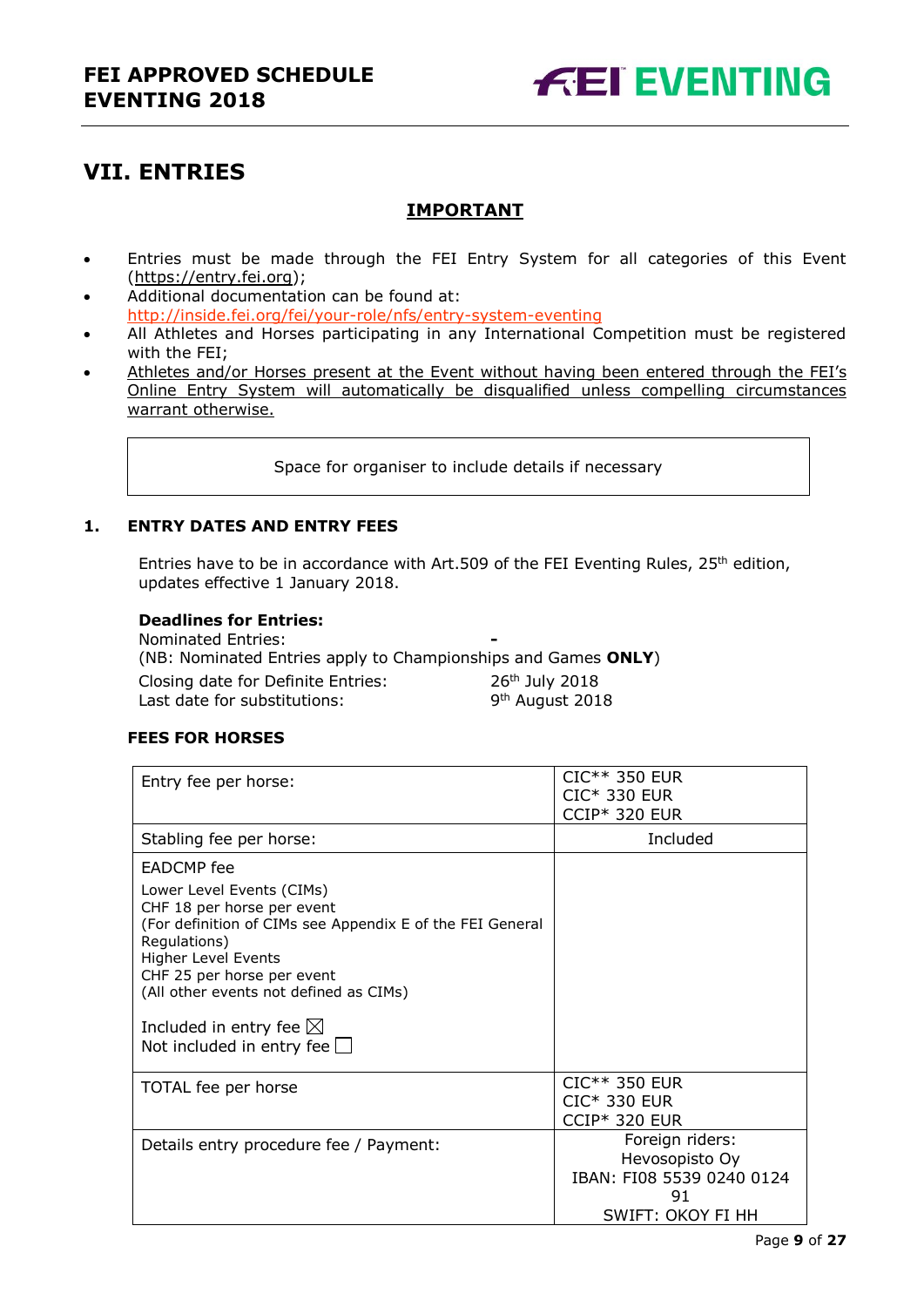## **FEI APPROVED SCHEDULE EVENTING 2018**



|                                                     | Please remember to specify in<br>what category you are<br>competing and specify name<br>of the horse and rider as<br>reason of payment when<br>using bank transfer!<br>Riders from Finland: payment<br>via KIPA(Finnish system) after<br>the date of definite entries |
|-----------------------------------------------------|-----------------------------------------------------------------------------------------------------------------------------------------------------------------------------------------------------------------------------------------------------------------------|
| Space for organiser to include details if necessary |                                                                                                                                                                                                                                                                       |

#### <span id="page-9-0"></span>**2. OTHER FEES**

All other fees must be listed hereunder with the details of the amounts to be charged and approved by the FEI. Only fees approved by the FEI and listed in the approved Schedule can be charged by the OC.

| Electricity (upon request):                               |                                |                    | 50€ (15.-19.8.2018)                          |  |                 |
|-----------------------------------------------------------|--------------------------------|--------------------|----------------------------------------------|--|-----------------|
|                                                           |                                |                    | reservations: reception@hevosopisto.fi       |  |                 |
| Manure disposal:                                          |                                | Included           |                                              |  |                 |
| Hay:                                                      |                                | $5 \epsilon$ /bale |                                              |  |                 |
| Straw:                                                    |                                | Included           |                                              |  |                 |
| Shavings:                                                 |                                | Not available      |                                              |  |                 |
| Other (please specify):<br>stabling fee extra nights: 43€ |                                |                    |                                              |  |                 |
|                                                           |                                |                    | health certificate (Traces): 200€ (see page) |  |                 |
| Lorry/ Caravan:                                           | provided by the OC $\lfloor$   |                    | Not provided by the OC $\boxtimes$           |  | Price:          |
| Power supply:                                             | provided by the OC $\boxtimes$ |                    | Not provided by the OC $\Box$                |  | Price: 50€      |
| Water supply:                                             | provided by the OC $\boxtimes$ |                    | Not provided by the OC                       |  | Price: Included |

Sanitary facilities: provided by the OC  $\boxtimes$  Not provided by the OC  $\Box$  Price: Included

All aforementioned amounts include VAT

| VAT number of the Organiser: | tax-free sales / service, VAT 4§, 39-40§ |
|------------------------------|------------------------------------------|
|                              | Income Tax Law 23§                       |

Catering facilities: provided by the OC  $\Box$  Not provided by the OC  $\boxtimes$  Price:

#### <span id="page-9-1"></span>**3. NO-SHOWS/LATE WITHDRAWALS**

**NB**: In the case of withdrawals after the date of definite entries or no-shows, the athlete or the respective NF will be held liable to reimburse the OC for the actual financial loss incurred by the OC (i.e. stabling and hotel expenses) as a result of the late withdrawal or no-show.

#### **Amount charged and refund procedure: 150 EUR**

Space for organiser to include details if necessary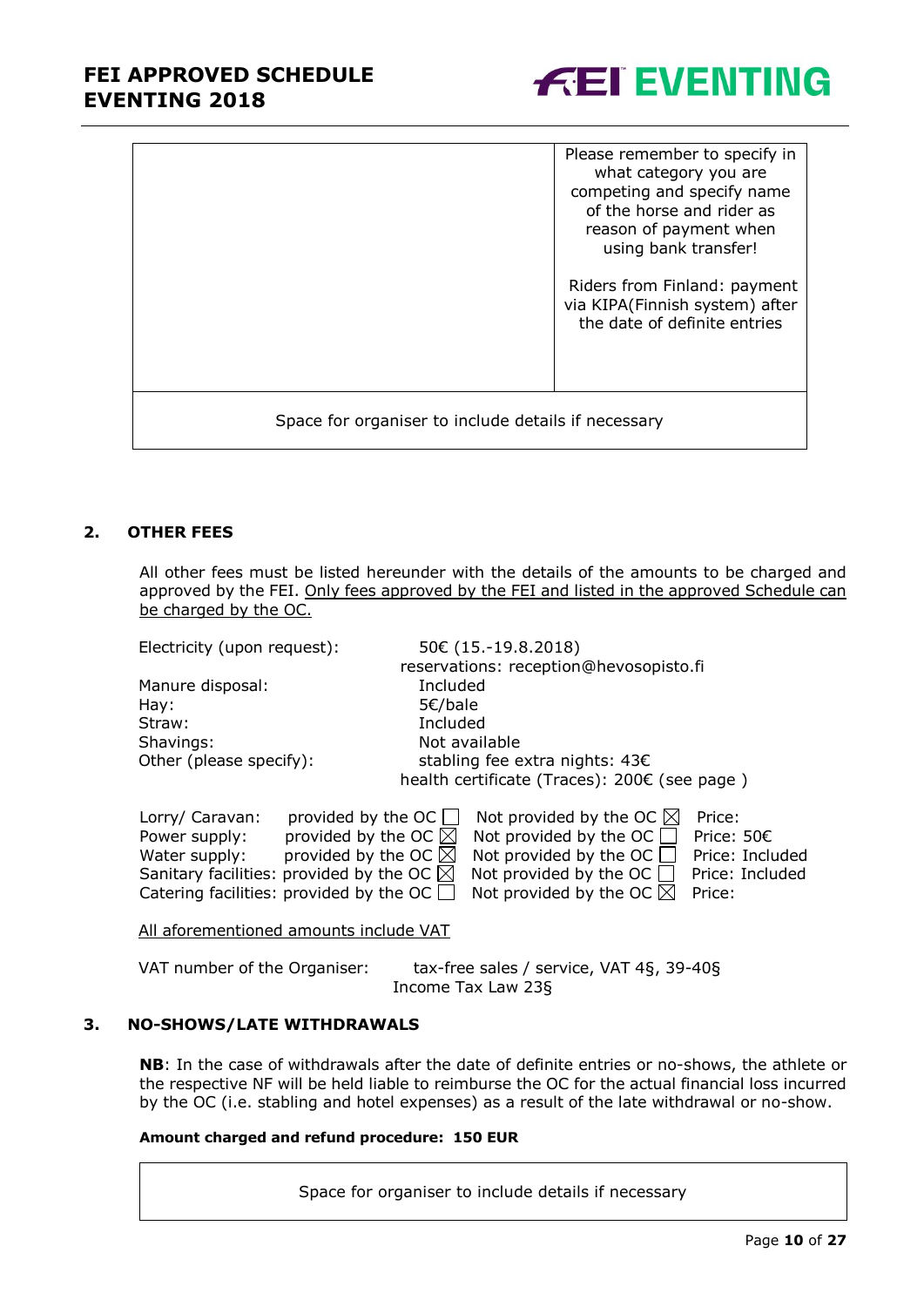

#### <span id="page-10-0"></span>**4. QUALIFICATION**

Entries have to be in accordance with Art.520 and 521 of the FEI Eventing Rules, 25th edition, effective 1 January 2018.

The eligibility to compete will be determined by a combination of the following:

- The level of the Athlete category (National, D, C, B, A) (art.519)<br>- The achievement of a number of Minimum Eligibility Requirer
- The achievement of a number of Minimum Eligibility Requirements according to the eligibility matrix of requirements (art. 520)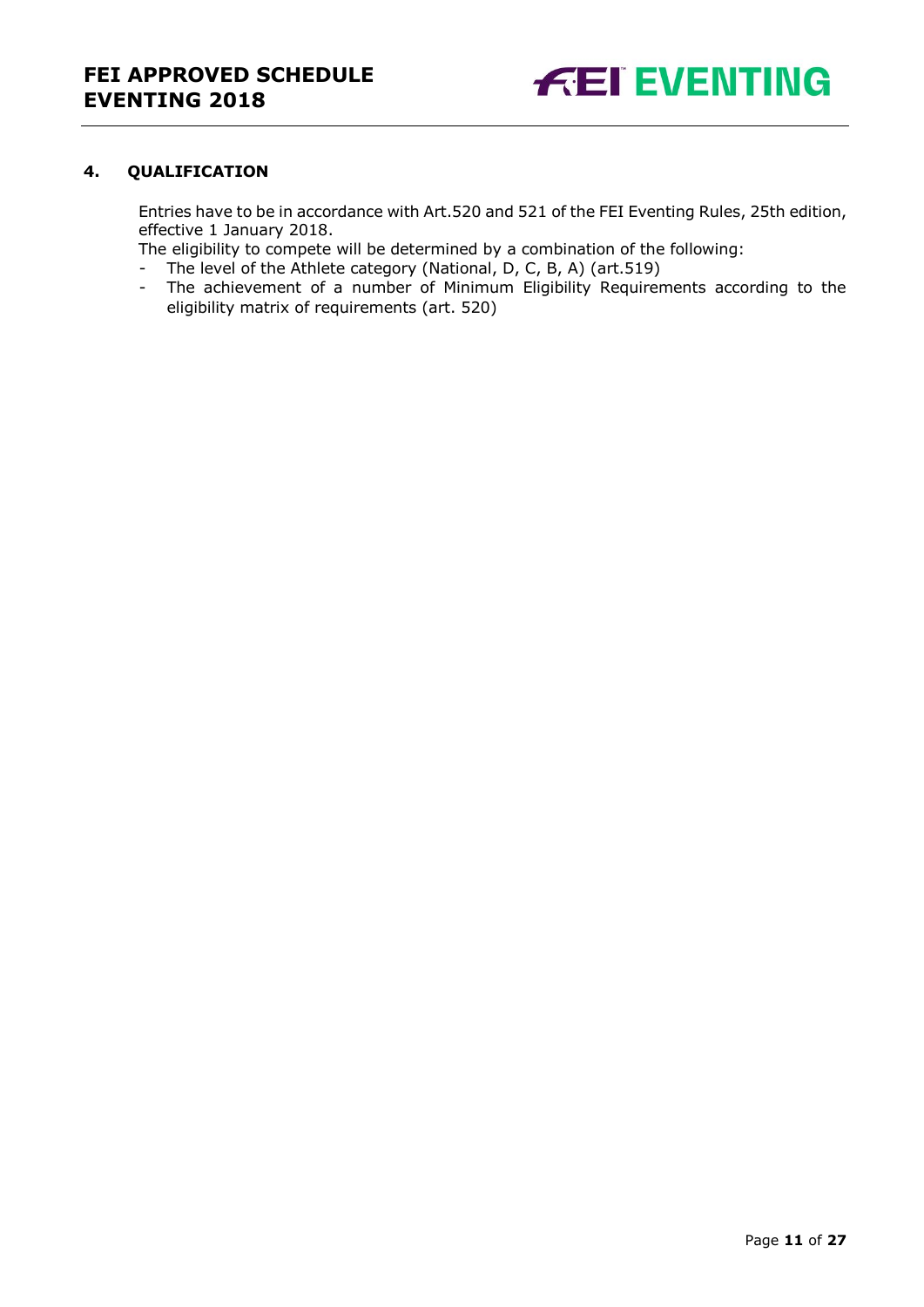

# <span id="page-11-0"></span>**VIII. TIMETABLE**

-

Competitions must not start before 08:00 and must not finish after 23:00, unless prior approval is granted by the FEI.

### <span id="page-11-1"></span>**1. TIMETABLE (TO BE PROVIDED PER CATEGORY/LEVEL IF MULTIPLE EVENTS)**

|  |  | Long format competition | Competition | Dav | Date | l ime |
|--|--|-------------------------|-------------|-----|------|-------|
|--|--|-------------------------|-------------|-----|------|-------|

- Opening of stables: / Vet examination on arrival:
- Official Course Inspection:
- 
- Declaration of Starters:
- $\bullet$  1st Start Dressage:
- 1st Start Cross-Country:
- 
- 1st Start Jumping:
- Prize-giving:

| • Opening of stables:                       | all      | Wed | 15/08/2018 | 09:00   |
|---------------------------------------------|----------|-----|------------|---------|
| / Vet examination on arrival:               |          |     |            |         |
| • Official Course Inspection:               | $CCIP1*$ | Thu | 16/08/2018 | 12:00   |
| $\bullet$ 1 <sup>st</sup> Horse Inspection: | $CCIP1*$ | Thu | 16/08/2018 | 17:00   |
| • Declaration of Starters:                  | $CCIP1*$ | Thu | 16/08/2018 | 19:00   |
| • 1st Start - Dressage:                     | $CCIP1*$ | Fri | 17/08/2018 | a.m     |
| • 1st Start - Cross-Country:                | $CCIP1*$ | Sat | 18/08/2018 | morning |
| • 2 <sup>nd</sup> Horse Inspection:         | $CCIP1*$ | Sun | 19/08/2018 | morning |
| • 1st Start - Jumping:                      | $CCIP1*$ | Sun | 19/08/2018 | morning |
| • Prize-giving:                             | $CCIP1*$ | Sun | 19/08/2018 | p.m     |
|                                             |          |     |            |         |

- Short Format competition Competition Day Date Time
- Opening of stables (If applicable): / Vet examination on arrival:
- Official Course Inspection:
- Chef d'equipe meeting (NBCH teams)
- Riders briefing for cross country test
- Declaration of Starters:
- $\bullet$  1st Start Dressage:
- 1st Start Jumping:
- $\bullet$  1st Start Cross-Country:
- Prize-giving:

| $CIC2*$<br>$CIC1*$ | Wed | 15/08/2018 | 09:00   |
|--------------------|-----|------------|---------|
| $CIC2*$            | Thu | 16/08/2018 | 12:00   |
| $CIC1*$            |     |            |         |
| all                | Thu | 16/08/2018 | evening |
|                    | Fri | 17/08/2018 |         |
| $CIC2*$<br>$CIC1*$ | Sat | 18/08/2018 | evening |
| $CIC2*$            | Thu | 16/08/2018 | 19:00   |
| $CIC1*$            |     |            |         |
| $CIC2*$            | Fri | 17/08/2018 | a.m     |
| $CIC1*$            |     |            |         |
| $CIC2*$            | Sat | 18/08/2018 | p.m     |
| $CIC1*$            |     |            |         |
| $CIC2*$            | Sun | 19/08/2018 |         |
| $CIC1*$            |     |            |         |
| $CIC2*$            | Sun | 19/08/2018 | p.m     |
| $CIC1*$            |     |            |         |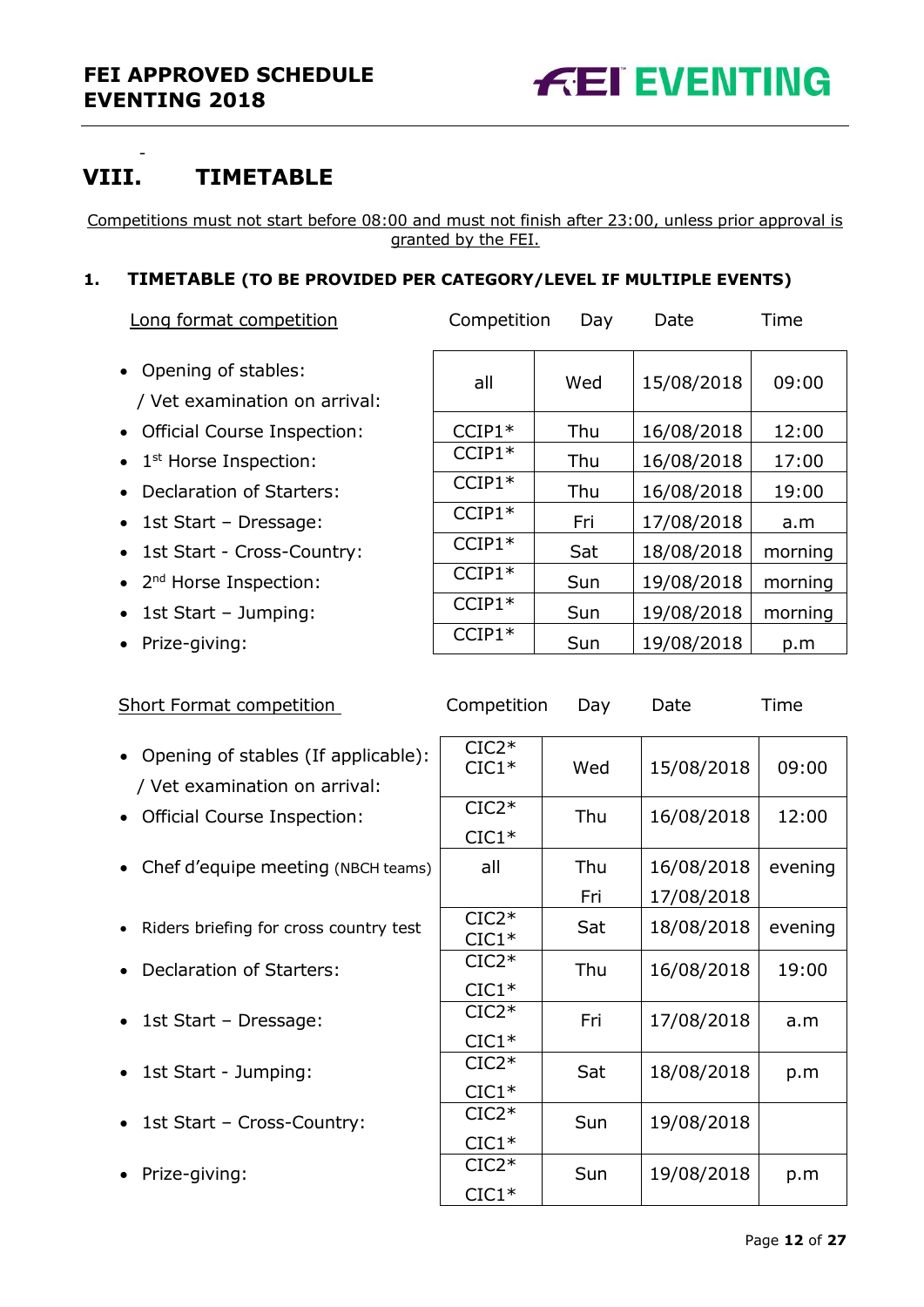

# <span id="page-12-0"></span>**IX. COMPETITION DETAIL**

### **Format :** CIC **Level :** 2\*

**This competition will be in accordance with Rules for Eventing, 25th Edition,**  *updated 1 January 2018*

# **Technical Conditions**

### **DRESSAGE TEST**

FEI 2015 2\* A

### **CROSS-COUNTRY**

| $\ $ Event | Length                    | 3025-3575m |
|------------|---------------------------|------------|
|            | Speed                     | 550m/min   |
|            | Approx. number of efforts | $27 - 32$  |

### **JUMPING**

| Event | Distance             | 600m      |
|-------|----------------------|-----------|
|       | Speed:               | 350m/min  |
|       | Number of efforts:   | App 11-14 |
|       | Number of Obstacles: | App 10    |

### **PRIZE – CLASSIFICATION**

| <b>Total amount of prize money</b><br>(currency)                                                                                                  | 3900 EUR                                                                                                                                                      |
|---------------------------------------------------------------------------------------------------------------------------------------------------|---------------------------------------------------------------------------------------------------------------------------------------------------------------|
| Breakdown per category / placing<br>(1 prize per 4 athletes, minimum 5 prizes and<br>1 <sup>st</sup> prize not more than 1/3 of total prizemoney) | 1300€, 1000€, 750€, 500€, 350€,                                                                                                                               |
| <b>Other details on PM distribution</b>                                                                                                           | Finnish riders: via KIPA<br>Foreign rider: leave your bank account<br>details to the prize office or fill the form:<br>https://goo.gl/forms/lgDnOilCftpCZDP82 |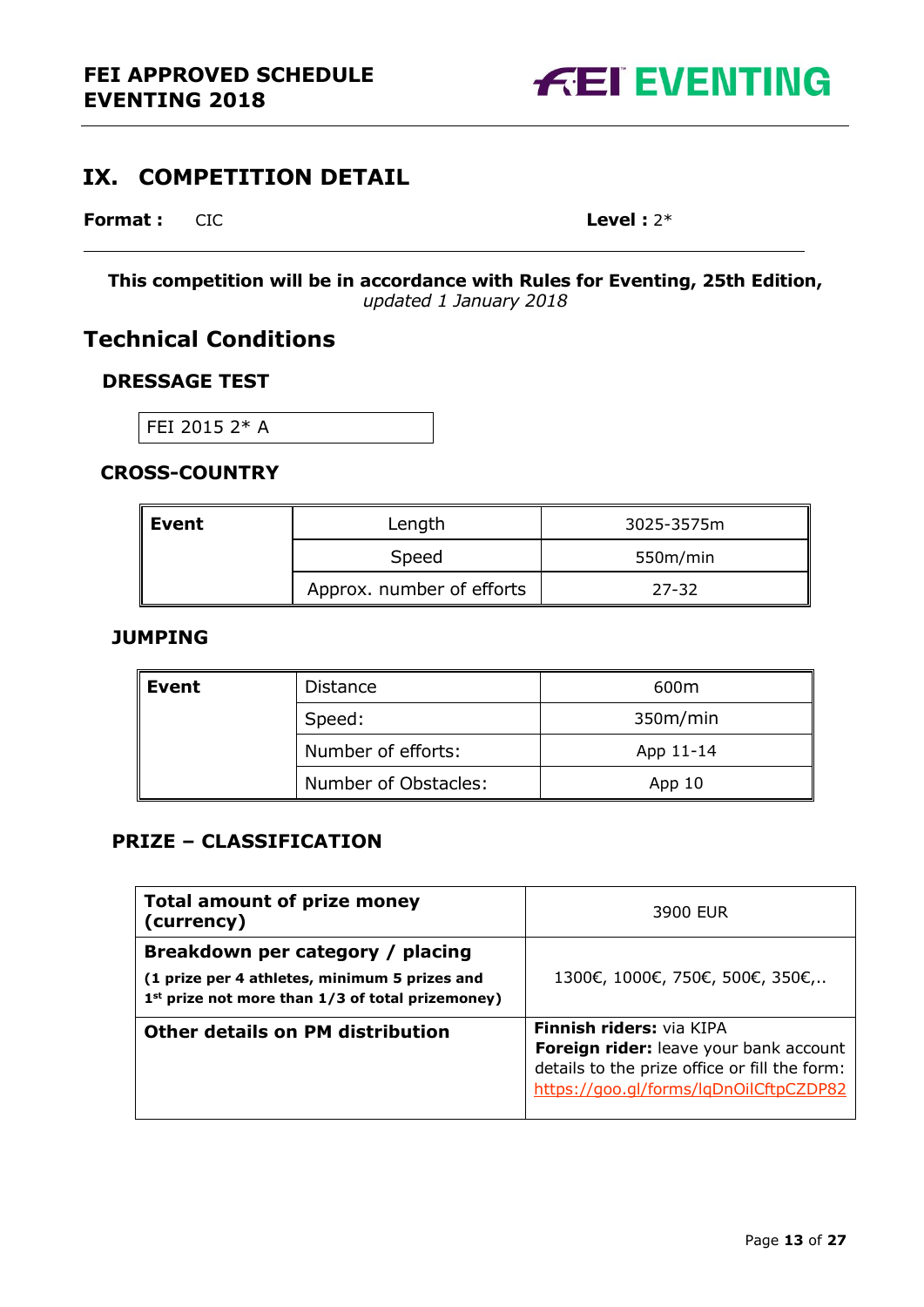

### **Format :** CIC **Level :1** \*

**This competition will be in accordance with Rules for Eventing, 25th Edition,**  *updated 1 January 2018*

# **Technical Conditions**

### **DRESSAGE TEST**

FEI 2015 1\* A

### **CROSS-COUNTRY**

| $\ $ Event | Length                    | 2600-3120m |
|------------|---------------------------|------------|
|            | Speed                     | 520m/min   |
|            | Approx. number of efforts | $25 - 30$  |

### **JUMPING**

 $\mathcal{L}$ 

| Event              | <b>Distance</b>      | 600m      |
|--------------------|----------------------|-----------|
|                    | Speed:               | 350m/min  |
| Number of efforts: |                      | App 11-13 |
|                    | Number of Obstacles: | App $10$  |

### **PRIZE – CLASSIFICATION**

| <b>Total amount of prize money</b><br>(currency)                                                                                                  | 3000 EUR                                                                                                                                                      |
|---------------------------------------------------------------------------------------------------------------------------------------------------|---------------------------------------------------------------------------------------------------------------------------------------------------------------|
| Breakdown per category / placing<br>(1 prize per 4 athletes, minimum 5 prizes and<br>1 <sup>st</sup> prize not more than 1/3 of total prizemoney) | 1000€, 700€, 500€, 350€, 250€,                                                                                                                                |
| <b>Other details on PM distribution</b>                                                                                                           | Finnish riders: via KIPA<br>Foreign rider: leave your bank account<br>details to the prize office or fill the form:<br>https://goo.gl/forms/lgDnOilCftpCZDP82 |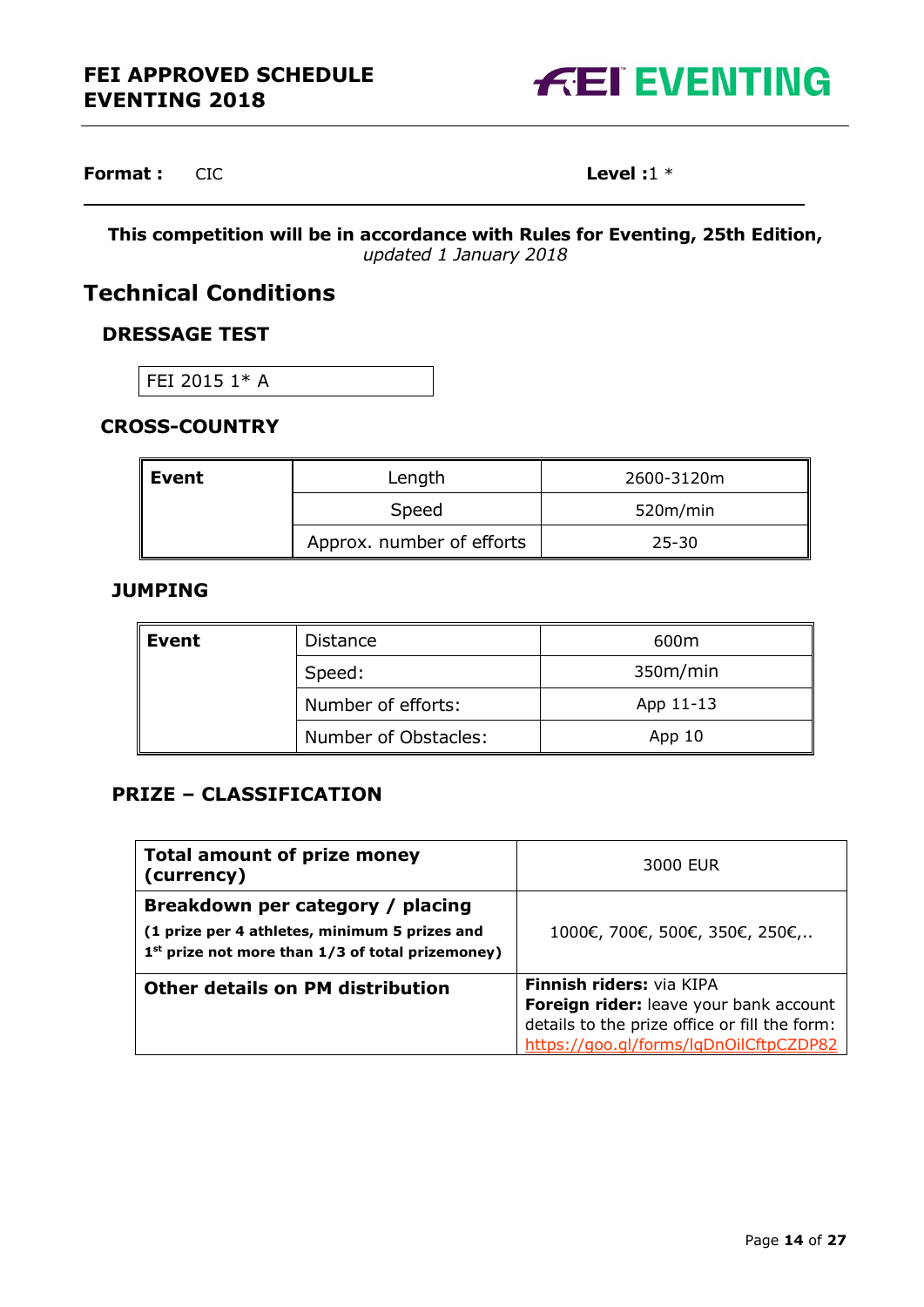

**Format :** CCIP **Level** :1 \*

**This competition will be in accordance with Rules for Eventing, 25th Edition,**  *updated 1 January 2018*

# **Technical Conditions**

### **DRESSAGE TEST**

FEI 2014 CCIP1\*

### **CROSS-COUNTRY**

| Event | Length                    | 2300-3000m |
|-------|---------------------------|------------|
|       | Speed                     | 450m/min   |
|       | Approx. number of efforts | $20 - 25$  |

### **JUMPING**

| Event | <b>Distance</b>      | 500m              |
|-------|----------------------|-------------------|
|       | Speed:               | 350m/min          |
|       | Number of efforts:   | App 11-13         |
|       | Number of Obstacles: | App <sub>10</sub> |

### **PRIZE – CLASSIFICATION**

| <b>Total amount of prize money</b><br>(currency)             | Prizes in kind                  |
|--------------------------------------------------------------|---------------------------------|
| Breakdown per category / placing                             |                                 |
| (1 prize per 4 athletes, minimum 5 prizes and                |                                 |
| 1 <sup>st</sup> prize not more than 1/3 of total prizemoney) |                                 |
| <b>Other details on PM distribution</b>                      | Prizes in kind are              |
|                                                              | available from the prize office |
|                                                              | during the event                |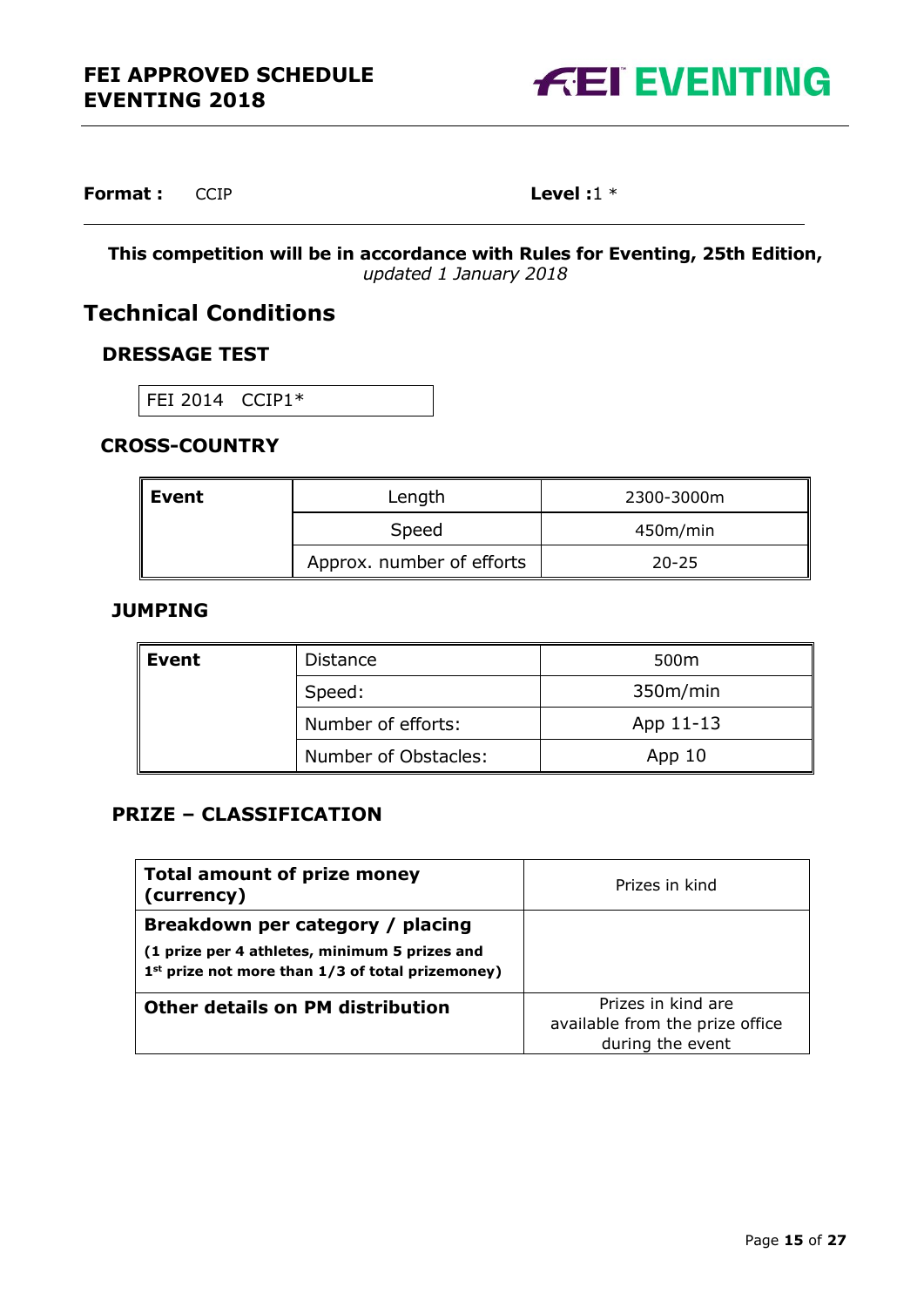

### **PRIZEMONEY SUMMARY**

| Category | Level | Currency     | Amount   |
|----------|-------|--------------|----------|
| CIC      | つ*    | <b>EUR</b>   | 3900     |
| CIC      | 1∗    | <b>EUR</b>   | 3000     |
|          |       | <b>TOTAL</b> | 6900 EUR |

### **IMPORTANT**

#### **The total amount of prize money shown for each Competition in the schedule must be distributed. (FEI General Regulations articles 127 and 128)**

The value of the  $1<sup>st</sup>$  prize must not exceed  $1/3$  of the total prize money distributed for the competition. The minimum number of prizes offered for each competition must be allocated on the basis of one prize for every commenced four Athletes, with a minimum of five prizes.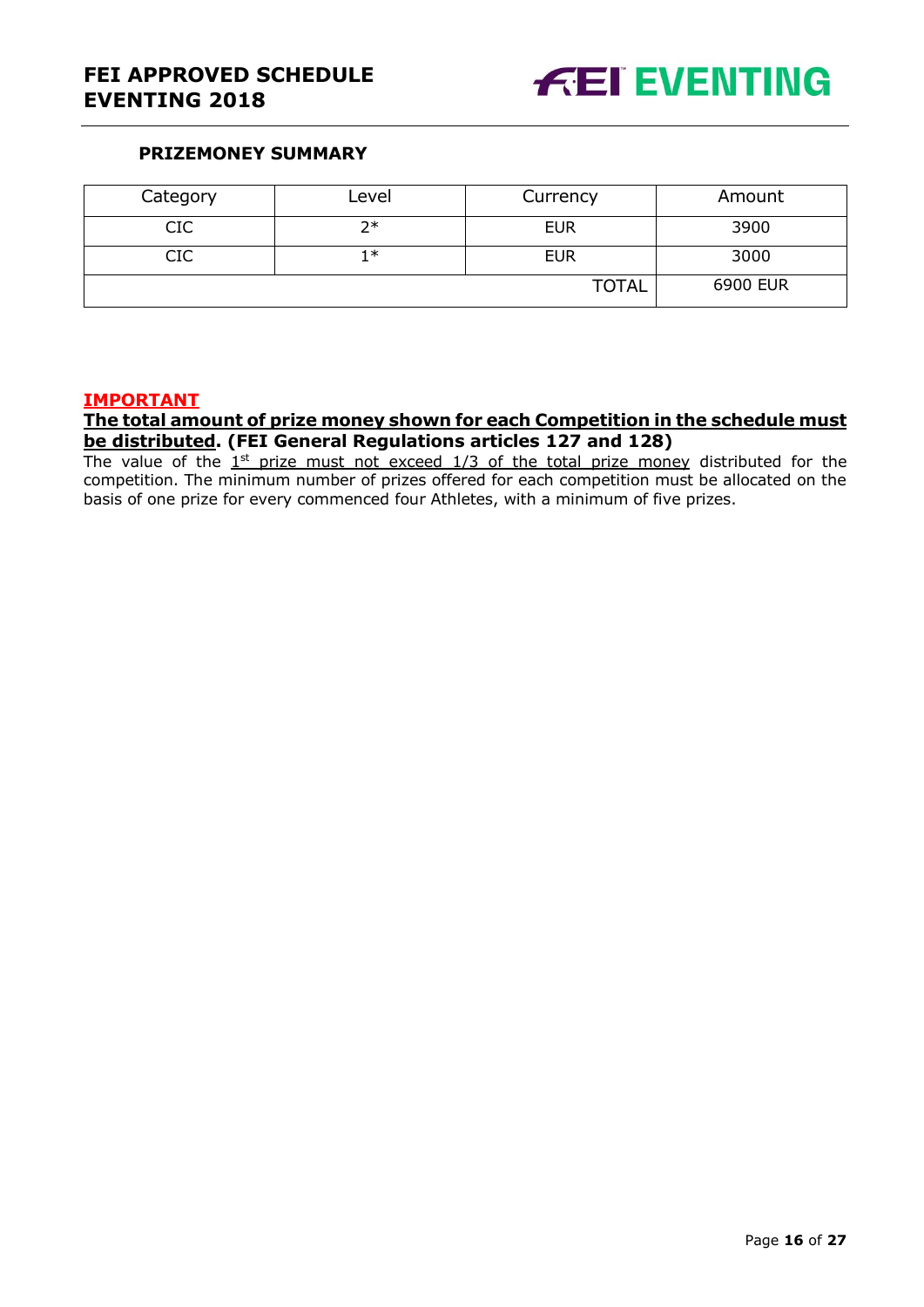

# <span id="page-16-0"></span>**X. FACILITIES OFFERED**

### <span id="page-16-1"></span>**1.ATHLETES**

#### **Accommodation**

Hotel: Equine College ltd Address: Opistontie 9, 32100 Ypäjä Telephone: +35 2 76 02 201 E-mail: recption@hevosopisto.fi At the expense of: The Organiser  $\Box$  or Athletes  $\boxtimes$ Accommodated (bed and breakfast) from  $15<sup>th</sup>$  to  $19<sup>th</sup>$  August

#### **Meals**

At the expense of: The Organiser  $\Box$  or Athletes  $\boxtimes$ Meals provided from  $15<sup>th</sup>$  to  $19<sup>th</sup>$  August at the restaurant Ratsumestari

#### <span id="page-16-2"></span>**2. GROOMS**

#### **Accommodation.**

Requests for accommodation must be sent with entries. Accommodation will be at the expense of: Organiser  $\Box$  Athletes  $\boxtimes$ Accommodated (bed and breakfast) from  $15<sup>th</sup>$  to 19<sup>th</sup> August

#### **Meals.**

At the expense of: The Organiser  $\Box$  or Athletes  $\boxtimes$ Meals provided from  $15<sup>th</sup>$  to  $19<sup>th</sup>$  August at the restaurant Ratsumestari

**NB**: If applicable, Organiser must provide proper sanitary conditions. The showering facilities should be sufficient for both male and female grooms with hot and cold water. Shower facilities as well as restrooms should at all times be in a state of cleanliness.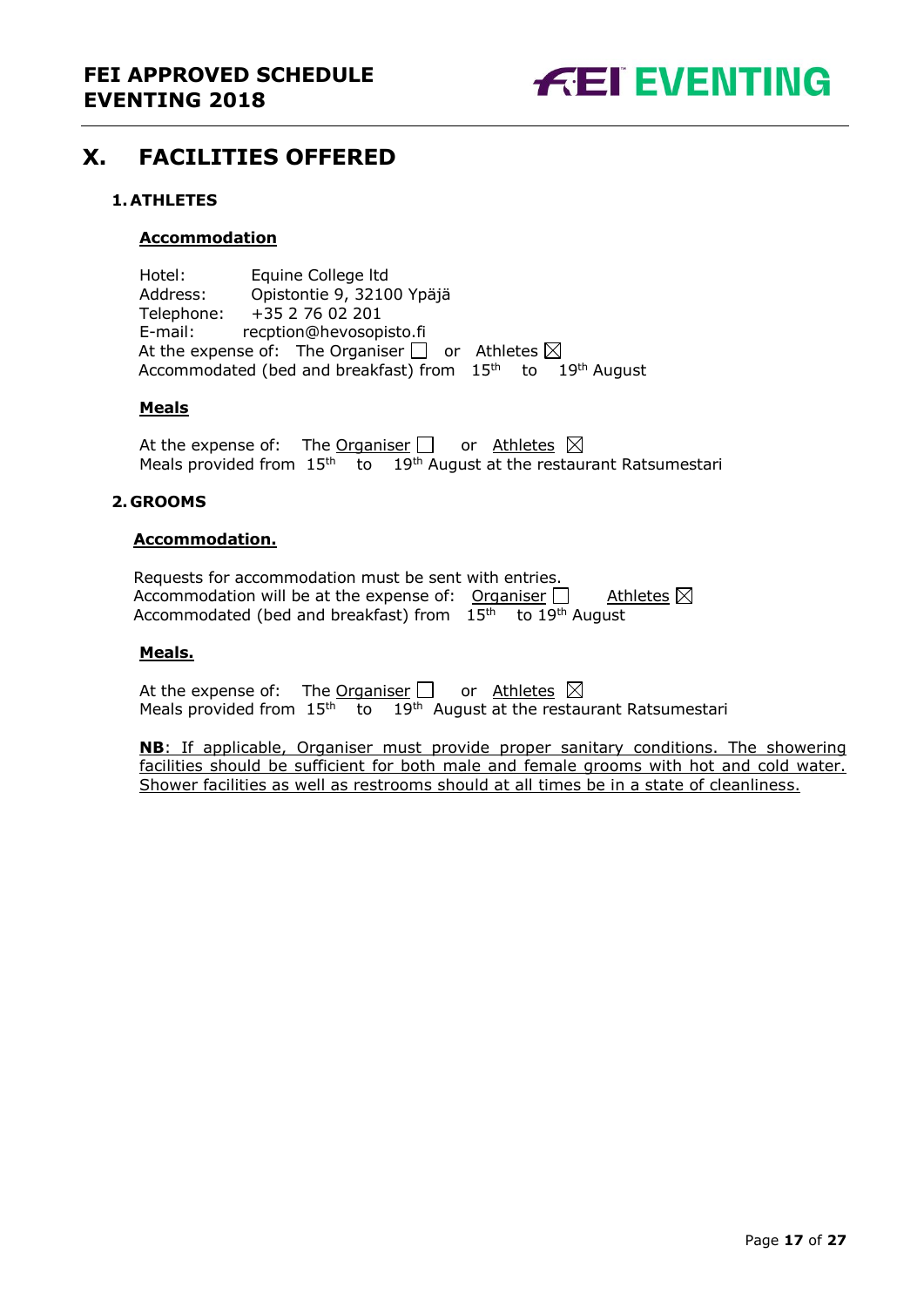

# <span id="page-17-0"></span>**XI. LOGISTICAL/ADMINISTRATIVE/TECHNICAL INFORMATION**

#### <span id="page-17-1"></span>**1. DRAW**

List of Draws, time, date and location: All categories, (CCIP1\*CIC1\*, CIC2\*) Thursday  $16<sup>th</sup>$  August 2018, approx. 30 min after  $1<sup>st</sup>$  horse inspection in the auditorium

#### <span id="page-17-2"></span>**2. COMPETITION ARENA(S)**

Dressage:

- Dimensions: 60 x 100m
- Type of Footing: fibersand

Cross Country:

• Type of Ground grass & sand

Jumping:

- Dimensions: 75 x 150m
- Type of Footing: grass

#### <span id="page-17-3"></span>**3. PRACTICE ARENA(S)**

Dimensions:

Type of Footing: same as competition arenas

Additional practice areas:

#### <span id="page-17-4"></span>**4. STABLES**

Size of boxes 3 m x 3 m **(80% minimum 3m x 3m <sup>+</sup> 20% 3m x 4m)**

<span id="page-17-5"></span>Square for OC to include additional details if necessary

#### **5. SCORING/TIMING PROVIDER**

Name of the company: Equipe AB Name contact person: Ms Rosali Kivitie Contact email: rosali.kivitie@hevosopisto.fii

The FEI may require to be provided with real time results data feed of your events according to FEI requirements; in this case you and your provider will be informed accordingly.

#### **6. PRIZE GIVING CEREMONY**

The owner of the winning horse/pony is invited to the prize giving ceremony:

Yes  $\boxtimes$  No  $\Box$ 

The number of athletes required to present themselves for the prize-giving ceremony of each competition is 5.

Athletes riding their horses: Yes  $\boxtimes$  No  $\Box$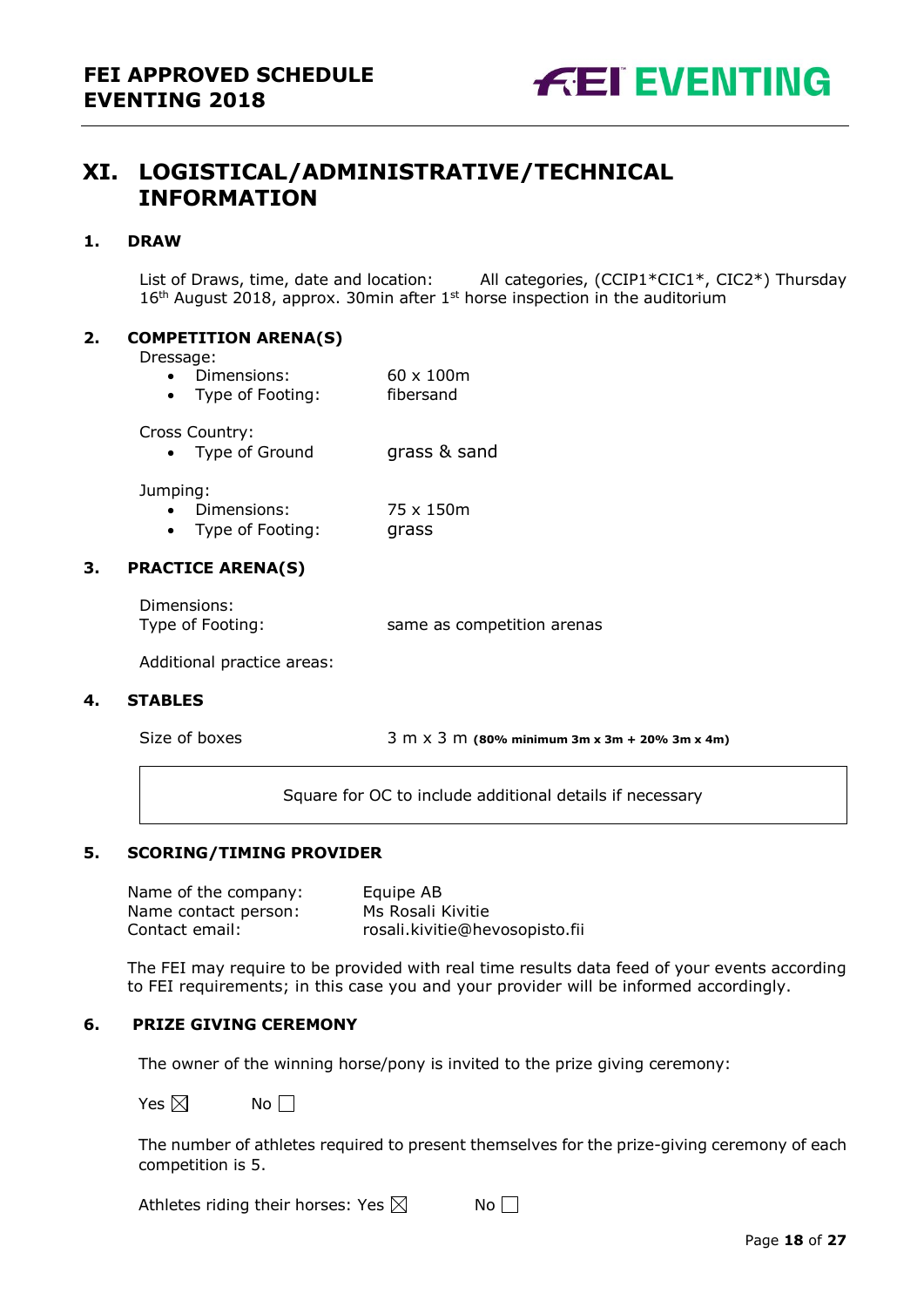

#### <span id="page-18-0"></span>**7. ADVERTISING ON ATHLETES AND HORSES**

At CI events, and all competitions except for the Nations Cup, athletes are authorised to carry the logo of their personal sponsor in accordance with article 541 of the FEI Eventing Rules.

#### **For Championship or CIO Nations Cup Competitions, please specify below.**

Championship: personal sponsor logo  $\Box$  Not authorised  $\Box$ 

Nations Cup Competitions: personal sponsor logo Authorised  $\Box$  Not authorised  $\Box$ 

The Chief Steward will check that the advertising on athletes and horses complies with these Articles.

#### <span id="page-18-1"></span>**8. TICKETING**

Are you selling tickets for spectators to attend your event: Yes  $\Box$  No  $\boxtimes$ Name of your ticketing provider: Web address to buy tickets:

#### <span id="page-18-2"></span>**9. BETTING**

Betting will be authorised by the Organiser: Yes  $\Box$  No  $\boxtimes$ 

#### <span id="page-18-3"></span>**10. TRANSPORT REIMBURSMENT HORSES / PONIES**

Transport expenses to be paid by: The  $O$ rganiser  $\Box$  at per km. The  $\Delta$ thlete  $\boxtimes$ 

### <span id="page-18-4"></span>**11. WELCOME**

The time and date of arrival of athletes, horses and their means of transport must be given to the Organiser in order to facilitate their arrival.

#### <span id="page-18-5"></span>**12. LOCAL TRANSPORTATION - ARRANGEMENTS FROM HOTEL TO SHOWGROUNDS** Walking distance  $\boxtimes$

Organiser Shuttle Service  $\Box$ Public Transport  $\Box$  to be paid by the Organiser  $\Box$  / the Athlete  $\boxtimes$ If paid by Athlete approximate cost per round trip: Other: Stables, accommodation & lorrypark located approx. 1km from the showgrounds

#### <span id="page-18-6"></span>**13. LORRY / CARAVAN FACILITIES**

Lorry or caravan can be parked close to the stables Yes  $\boxtimes$  No  $\Box$ 

Reservations: reception@hevosopisto.fi

#### **14. SUSTAINABILITY**

Please consider the environment when organising an FEI Event. Please find useful information on FEI Sustainability here: http://inside.fei.org/fei/your-role/organisers/handbook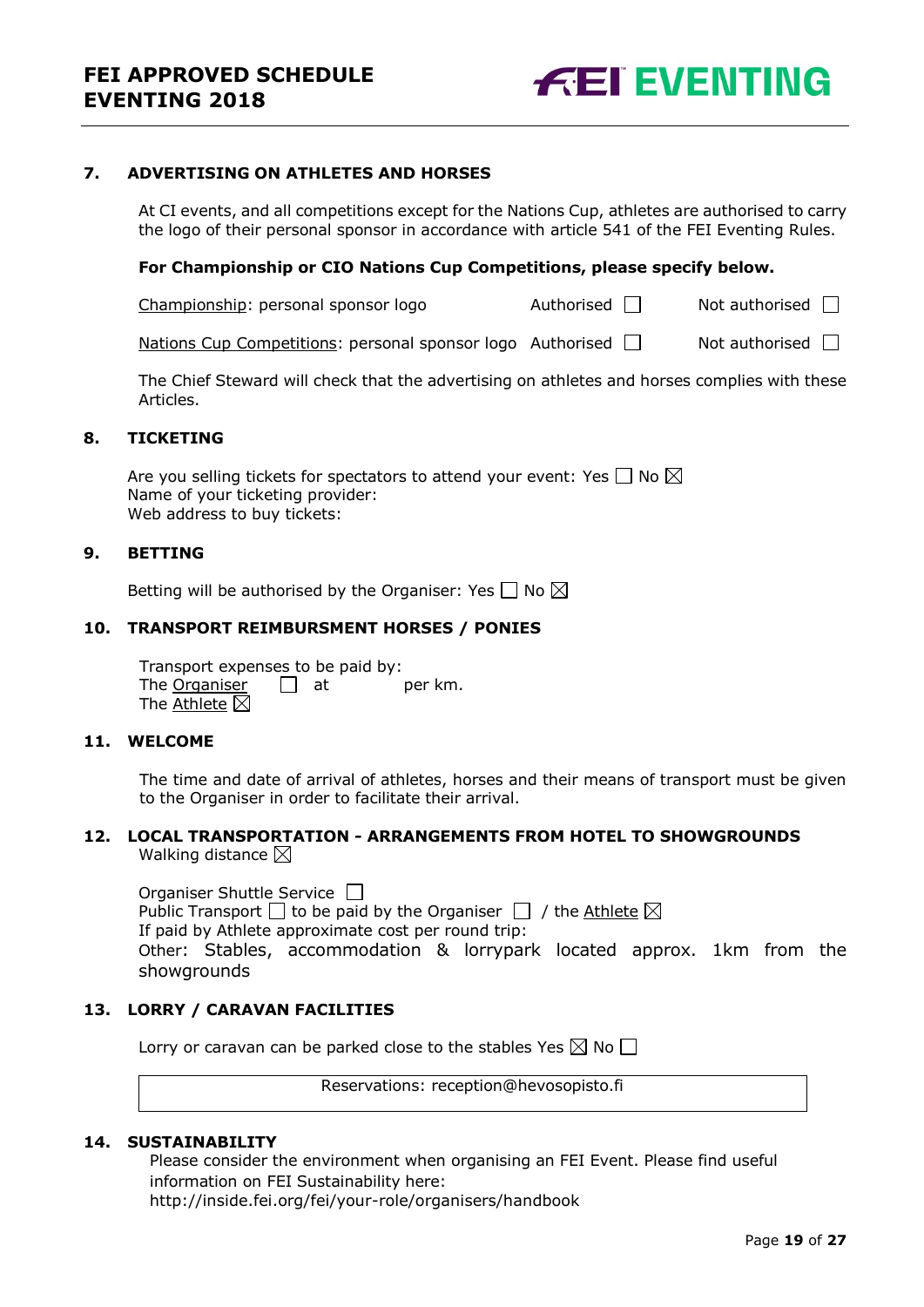

# <span id="page-19-0"></span>**XII. VETERINARY MATTERS**

#### <span id="page-19-1"></span>**1. CUSTOMS FORMALITIES**

Contact details for Customs Formalities:

| Name:<br>Address: | Port Helsinki<br>Katsastustie 4, 00430 Helsinki<br>Vaalimaa: Kiputie 3, 49900 Virolahti |
|-------------------|-----------------------------------------------------------------------------------------|
| Telephone:        | Helsinki: +358 40 146 7551<br>Vaalimaa: +358 40 489 3362                                |
| Fax:              |                                                                                         |
| Email:            | rajatarkastus@evira.fi                                                                  |
|                   | vaalimaa@evira.fi<br>Opening hours: Mon - Fri 08:00-15:45                               |

Space for organiser to include details if necessary

#### <span id="page-19-2"></span>**2. HEALTH REQUIREMENTS**

#### **GENERAL**

In accordance with the FEI Code of Conduct for the Welfare of the Horse it is imperative that all Horses at FEI Events are physically fit and free from infectious disease before being allowed to compete.

#### **ENTRY OF HORSES**

Required health tests and vaccinations: N/A Quarantine period: N/A Specimen Import Licence applied: N/A

For questions or problems, please contact your Government Veterinary Services.

#### <span id="page-19-3"></span>**3. NATIONAL REQUIREMENTS**

If applicable please provide:

If a health certificate (Traces) is revaluated in Finland, costs will be paid by the athlete. Contact the OC in advance by the date of def. entry if needed.

#### <span id="page-19-4"></span>**4.PONIES**

FEI Veterinary Regulations, Chapter IX:

For all Pony Events, Ponies must be available for Pony Measurement if requested by the FEI.

#### <span id="page-19-5"></span>**5. INJURY SURVEILLANCE**

FEI Veterinary Regulations, Chapter VIII: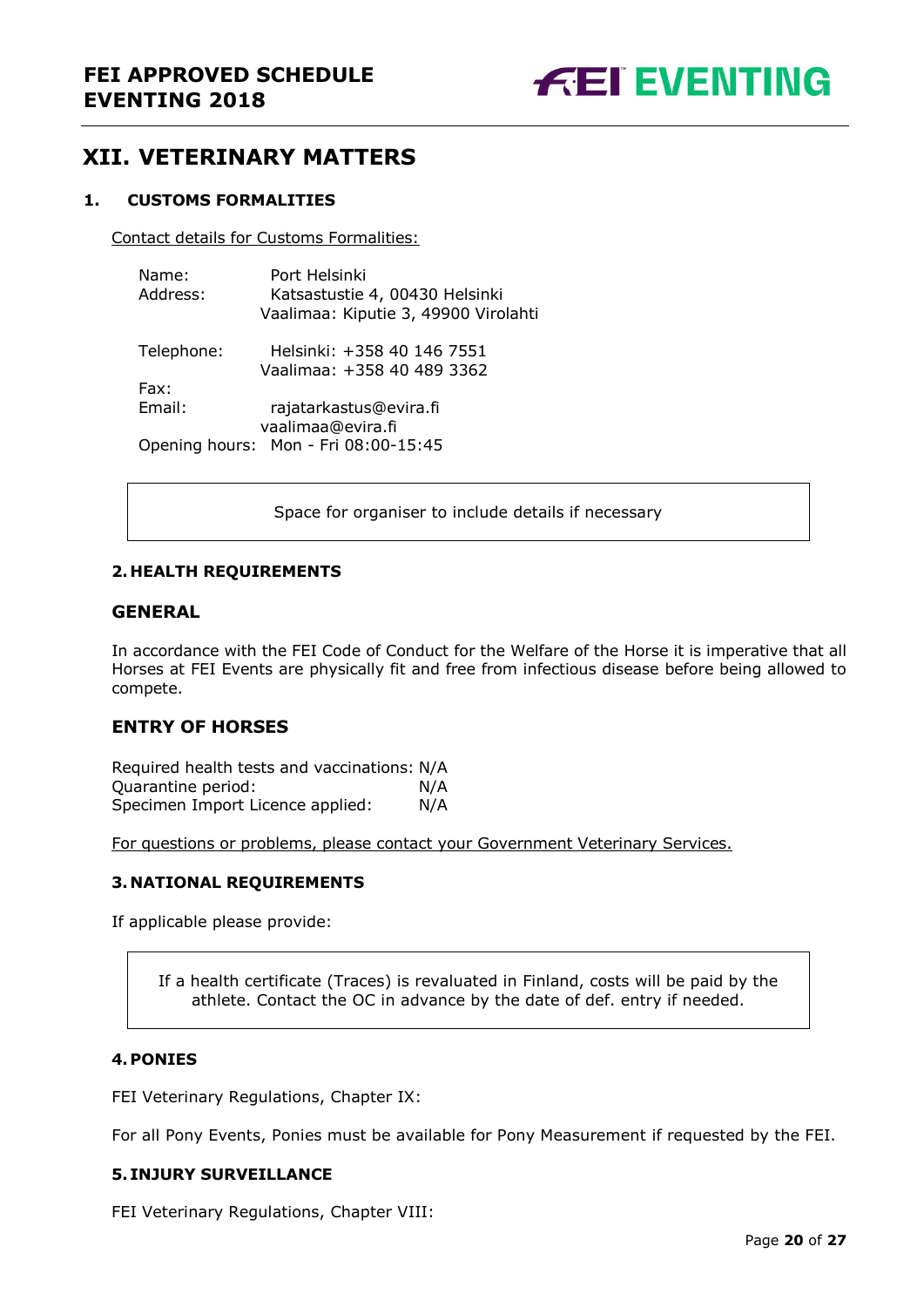Horses participating in FEI Events are subject to injury surveillance protocols; and in the event of fatality, a post mortem examination.

#### <span id="page-20-0"></span>**6.TRANSPORT OF HORSES**

Horses must be fit to travel and be transported in suitable vehicles for the transport of horses. Any government requirements for disease testing and control must be requested well in advance, to ensure that the horse is in compliance by the time of arrival at the border of the country where the Event is taking place. Athletes, or their representatives, have the responsibility to comply with national legislation in both their country of origin and the host nation of the Event. Where necessary athletes must contact local government authorities or veterinary advisors for information regarding animal health requirements and transport legislation. Within the European Union (EU), this includes EU Council Regulation (EC) No 1/2005 concerning the protection of animals during transport within the Member States of the EU.

### <span id="page-20-1"></span>**7. VENUE ARRIVAL INFORMATION & FITNESS TO COMPETE**

#### <span id="page-20-2"></span>**7.1. PASSPORTS. FEI General Regulations Article 137**

#### **For all issues relating to FEI Horse Passports/FEI Recognition Cards please contact your National Federation.**

All Horses competing at FEI Events must be registered with the FEI.

FEI Passports or FEI Recognition Cards (for those Horses with a national passport approved by the FEI) are compulsory for FEI Events.

NB: Horses entered in CIMs and in CSIP in their country of residence are not required to have an FEI Passport or FEI Recognition Card but must be properly registered with the FEI and identifiable (GRs 137.2).

Athletes who do not present a Horse's Passport and/or Recognition Card, or one that is not correctly validated or fail to meet other passport requirements will be **subject to Sanctions in accordance with Annex VI of the FEI Veterinary Regulations** and may not be allowed to compete.

**NB** for Horses permanently resident in a Member State of the European Union: all Horses must have a national EU passport in compliance with EU Regulations to which a FEI Recognition card is applied. The exception to this being Horses in possession of an FEI passport which has been continually revalidated without interruption.

### <span id="page-20-3"></span>**7.2. VACCINATIONS - EQUINE INFLUENZA. FEI Veterinary Regulations Article 1003**

Horses competing at FEI Events must comply with the requirements for Equine Influenza vaccination in accordance with the Veterinary Regulations and as summarised below.

| <b>VACCINATION</b>    | <b>PROTOCOL</b>                                                              | <b>ELIGIBILITY TO ENTER</b><br><b>VENUE</b>                                                                                                                              |
|-----------------------|------------------------------------------------------------------------------|--------------------------------------------------------------------------------------------------------------------------------------------------------------------------|
| <b>Primary Course</b> | 1 <sup>st</sup> Vaccination: day 0<br>2 <sup>nd</sup> Vaccination: day 21-92 | May compete 7 days after the<br>2 <sup>nd</sup> Vaccination                                                                                                              |
| <b>First Booster</b>  | Within 7 months of the $2^{nd}$<br>vaccination of the<br>Primary<br>Course   | May compete for 6 months $+21$<br>days after the 2 <sup>nd</sup> vaccination of<br>the Primary Course<br>Must not compete in the 7 days<br>after receiving a vaccination |
| <b>Boosters</b>       | <b>MINIMUM:</b> within one year of                                           | Must<br>vaccinated<br>have<br>been                                                                                                                                       |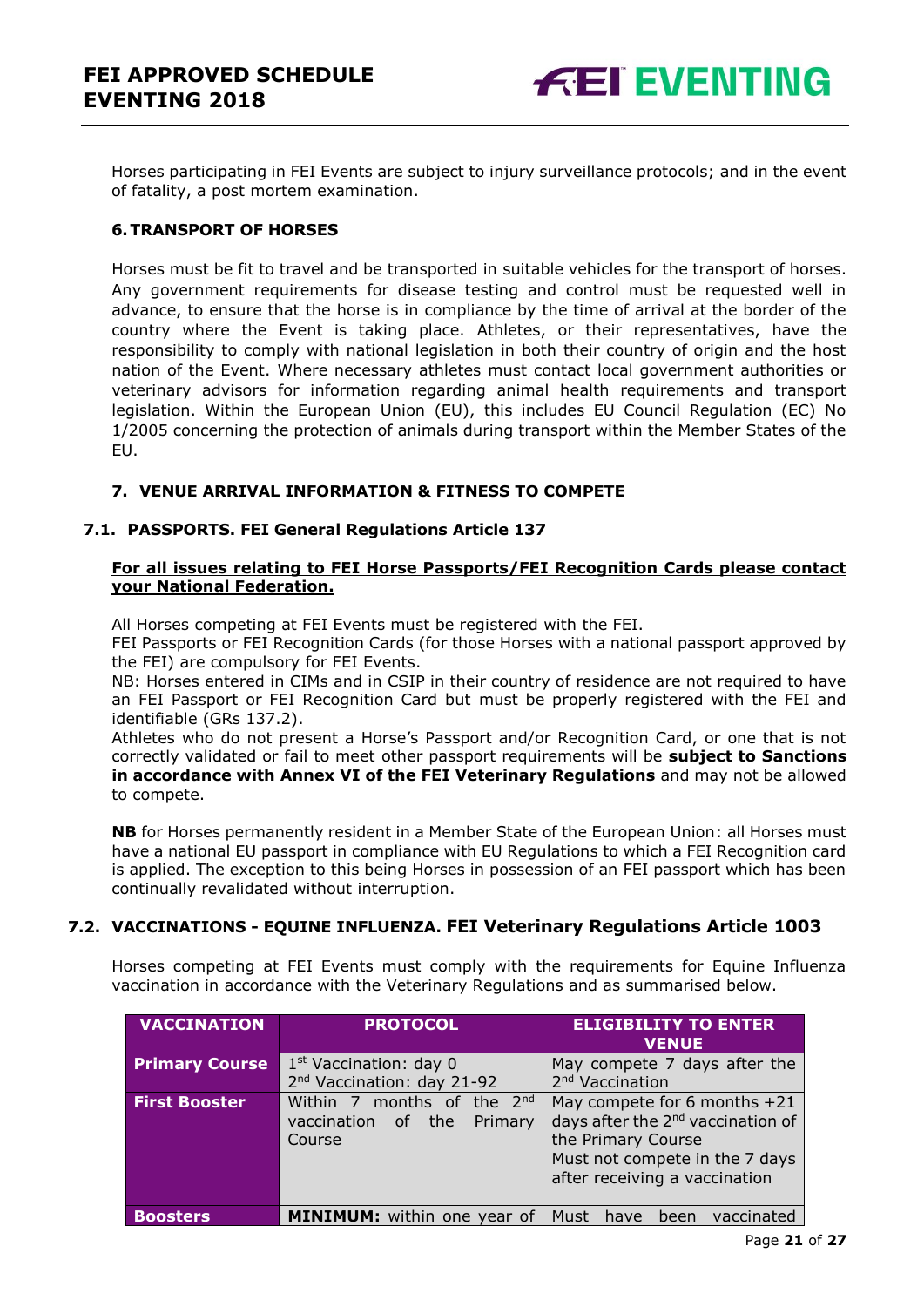

|                                                                                                                                                                                                                                   | previous booster vaccination                                         | within 6 months +21 days      |
|-----------------------------------------------------------------------------------------------------------------------------------------------------------------------------------------------------------------------------------|----------------------------------------------------------------------|-------------------------------|
|                                                                                                                                                                                                                                   | <b>IF COMPETING:</b> must be in $\vert$ before arriving at the Event |                               |
|                                                                                                                                                                                                                                   | the 6 months $+21$ days of the   Must not compete in the 7 days      |                               |
|                                                                                                                                                                                                                                   | booster previous vaccination                                         | after receiving a vaccination |
| $\mathbf{r}$ , and the contract of the contract of the contract of the contract of the contract of the contract of the contract of the contract of the contract of the contract of the contract of the contract of the contract o |                                                                      |                               |

All FEI registered Horses intending to compete at FEI Events (including CIMs) must be vaccinated against Equine Influenza in accordance with these VRs. The exception being if the applicable domestic legislation prevents the use of Equine Influenza vaccines within the relevant territory.

#### <span id="page-21-0"></span>**7.3. EXAMINATION ON ARRIVAL. FEI Veterinary Regulations Article 1031**

On arrival at an Event venue, all Horses must undergo an examination by a veterinarian to confirm their identification from their passport and micro-chip ID (where present), their vaccination status and general health. To protect all horses attending events, any Horse with a questionable health status concerning vaccination, disease or other concerns, must be stabled within the isolation facilities provided by the Organising Committee pending a decision on entering the venue.

#### <span id="page-21-1"></span>**7.4. HORSE INSPECTIONS. FEI Veterinary Regulations Articles 1034-1042**

All Horses will be assessed for their fitness to compete during the Horse Inspection. Any Horse demonstrating questionable fitness may be referred to the Holding Box for further veterinary examination. Horses not deemed fit to compete by the Inspection Panel will not be permitted to compete.

#### <span id="page-21-2"></span>**7.5. LIMB SENSITIVITY EXAMINATION. FEI Veterinary Regulations Articles 1048- 1053**

All Horses are subject to examination under the protocol for abnormal limb sensitivity throughout the period of an Event, including, but not limited to, between rounds and before the Jump Off. Horses may be examined once or on multiple occasions during the Period of an Event.

Horses may be selected for examination under the protocol randomly or they may be targeted. All Horses selected to be tested must submit promptly to the examination or are subject to immediate disqualification. There is no obligation to examine any specific number of Horses at an Event.

#### <span id="page-21-3"></span>**8.EQUINE ANTI-DOPING AND CONTROLLED MEDICATION PROGRAMME (EADCMP). FEI VETERINARY REGULATIONS, CHAPTER V**

#### <span id="page-21-4"></span>**8.1. SAMPLING. FEI VETERINARY REGULATIONS CHAPTER VII**

All horses competing at FEI Events may be subject to sampling for the presence of Prohibited Substances in accordance with the Anti-Doping and Controlled Medication Regulations (EADCMRs). Horses may be selected for sampling in accordance with obligatory testing, targeted or random sampling procedures. Refer to FEI Financial Charges for details of fees relating to Equine and Human Anti-Doping program (EADCMP), which OCs/NFs have the right to charge to the athlete (applicable for all FEI events worldwide).

### <span id="page-21-5"></span>**8.2. ELECTIVE TESTING. FEI VETERINARY REGULATIONS ARTICLES 1058**

Elective Testing may be carried out prior to an Event to check for the presence of prohibited substances. Please refer to<http://inside.fei.org/fei/your-role/veterinarians> for information and details.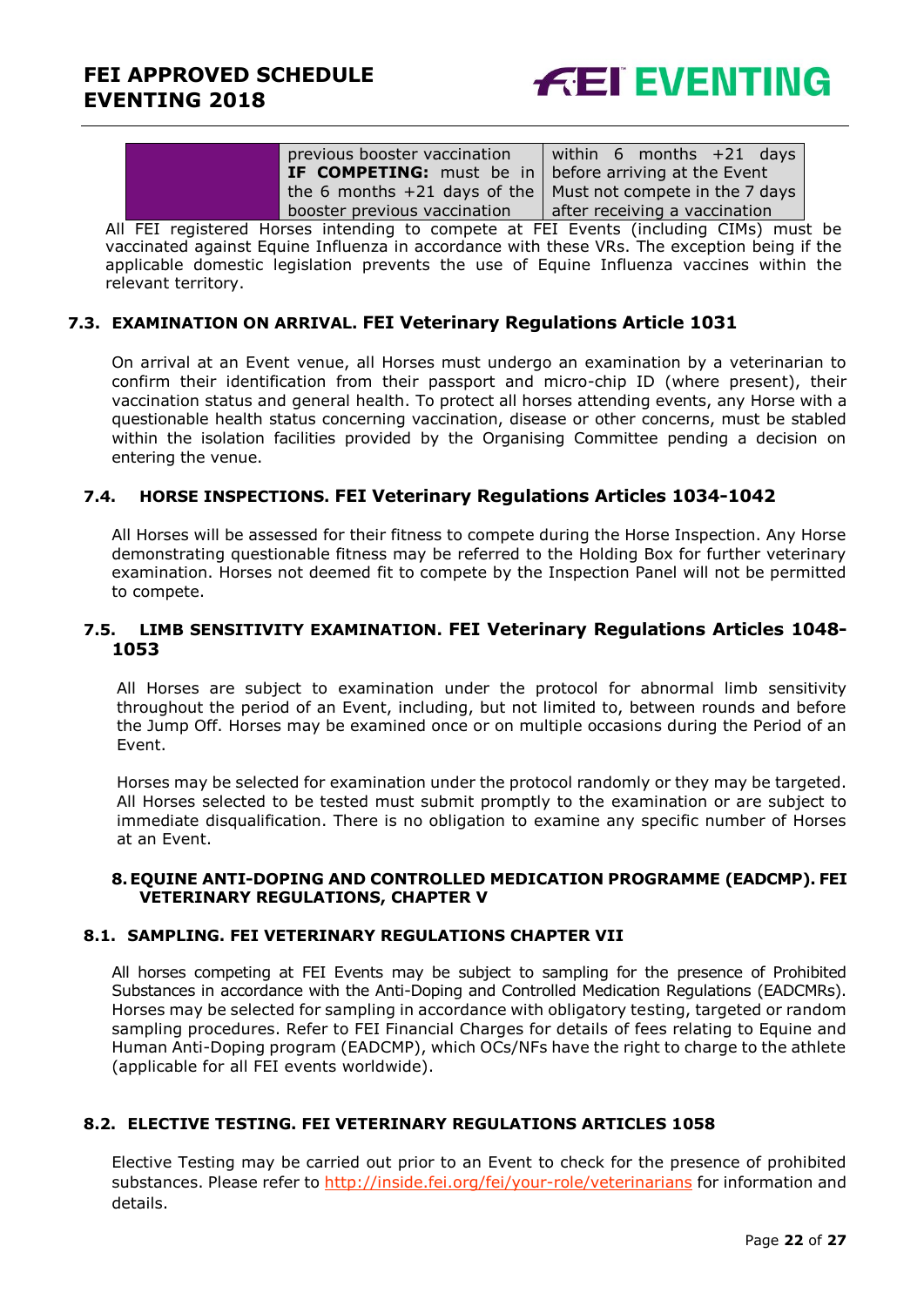# <span id="page-22-0"></span>**XIII. HUMAN ANTI-DOPING**

Athletes can be tested at any FEI Event, by the FEI or by other Anti-Doping Organisations with Testing jurisdiction. Organisers will have the responsibility to provide facilities and staff/volunteers to facilitate such Testing if requested by the FEI as outlined in article 22.3 of the FEIs' Anti-doping Rules for Human Athletes (ADRHA).

The ADRHA rules are published on the FEI's website at [http://inside.fei.org/content/anti-doping](http://inside.fei.org/content/anti-doping-rules)[rules.](http://inside.fei.org/content/anti-doping-rules)

# <span id="page-22-1"></span>**XIV. ADDITIONAL INFORMATION**

### <span id="page-22-2"></span>**1.MEDICAL INFORMATION FORM FOR ARMBANDS**

Declaration of medical condition

Athletes with medical conditions that may be relevant in the case of a medical emergency are responsible, at every Event when riding, for wearing a medical data carrier\* from a system provider able to communicate information at least in English. Alternatively (and at the minimum) a medical armband of good quality can be used. Athletes who chose to wear an armband should download and fill the form available for this purpose on the FEI's website [http://inside.fei.org/fei/your-role/officials/eventing/forms.](http://www.fei.org/fei/your-role/officials/eventing/forms)

*\* Medical data carrier (also called "medical identification tag"): small emblem or tag worn on a bracelet, neck chain, or on the clothing, intended to alert paramedics/physicians/ first responders that the wearer has an important medical condition.*

Conditions that are relevant include recent head injury, serious past injuries/surgery, chronic health problems such as diabetes, long-term medications and allergies. If in doubt, the athlete should discuss this with his own treating physician."

#### <span id="page-22-3"></span>**2. INSURANCES AND NATIONAL REQUIREMENTS**

Equestrian sports involve inherent dangerous risks. To the greatest extent permitted by law, the FEI and the FEI Event Organiser shall NOT be liable for any damages relating to loss of property or injury of any kind to Athletes, Owners, Support Personnel or Horses at or in connection with an FEI Event and the FEI expressly excludes all such liability.

#### <span id="page-22-4"></span>**2.1. ATHLETES, OWNERS AND SUPPORT PERSONNEL**

#### **2.1.1. Personal Accident and Health Insurance**

It is your responsibility as an Athlete/Owner/ Support Personnel to ensure that you have adequate personal accident insurance in place to cover your participation at FEI Events and in particular to insure against any personal injury or medical expenses arising from an accident, injury or illness which may occur at a FEI Event.

You should check with your National Federation to confirm if your National Federation's insurance policy (if any) covers personal accidents and/or illnesses, which may occur when you are attending at/participating in FEI Events.

If your National Federation does not have a personal accident/health insurance policy or if the National Federation's insurance policy does not cover personal accident or health claims, then you should obtain your own personal accident and health insurance policy to cover your attendance/participation at FEI Events.

#### **2.1.2. Personal Property Insurance**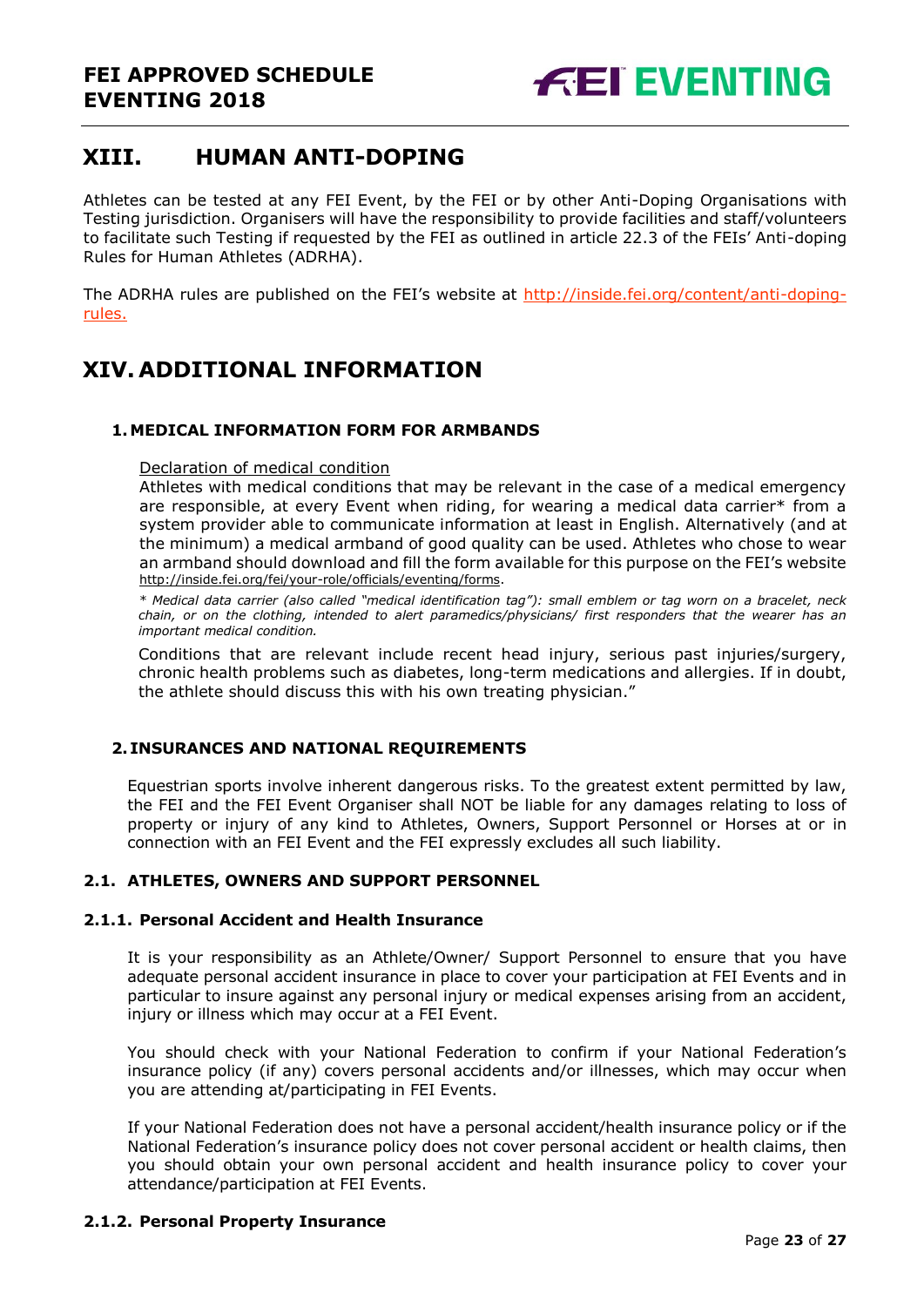

You should also ensure that you are insured against property loss, theft or damage, which may occur at an FEI Event.

Again, the advice is to check with your National Federation to confirm if they have an insurance policy in place, which would cover you in case of such property loss, theft or damage. If not, then you should obtain your own personal property insurance to cover such situations.

#### <span id="page-23-0"></span>**2.2. ATHLETES AND OWNERS**

#### **2.2.1. Third Party Liability Insurance**

As an Athlete/Owner you are personally responsible for damages to third parties caused by you, your employees, Support Personnel, your agents or your Horses. You are, therefore, strongly advised to take out third-party liability insurance providing full coverage in relation to FEI Events at home and abroad, and to keep the policy up to date.

The FEI and the Organiser will NOT be responsible for any damage caused to third parties by you, your employees, Support Personnel, your agents or your Horses.

#### **2.2.2. Additional Liability Information**

Space for OC's to include reference to National Laws when necessary

#### **2.2.3. Horse Insurance**

As an Owner you should ensure that your Horses are adequately insured against any injuries or illnesses they may sustain while participating at a FEI Event.

Space for OC's to include reference to National Laws when necessary

### <span id="page-23-1"></span>**3. PROTESTS/APPEALS**

To be valid, all Protests and Appeals must be made in writing and accompanied by a deposit of CHF 150.- or equivalent. Protest and appeal forms are available on the FEI website:

Protests:<http://inside.fei.org/sites/default/files/FEI%20Protest%20Form.pdf> Appeals:<http://inside.fei.org/sites/default/files/FEI%20Appeal%20Form.pdf>

#### <span id="page-23-2"></span>**4. DISPUTES**

In the event of any discussion concerning the interpretation of the schedule (in translated languages), the English version will be decisive.

#### <span id="page-23-3"></span>**5. MODIFICATION TO SCHEDULE**

In exceptional circumstances, together with the approval of Chefs d'Equipe, host NF delegate, if any, and the Ground Jury, the Organiser may change the schedule in order to clarify any matter arising from an omission or due to unforeseen circumstances. Any such changes must be notified to all athletes and officials as soon as possible and they must be reported to the FEI Secretary General by the Technical Delegate.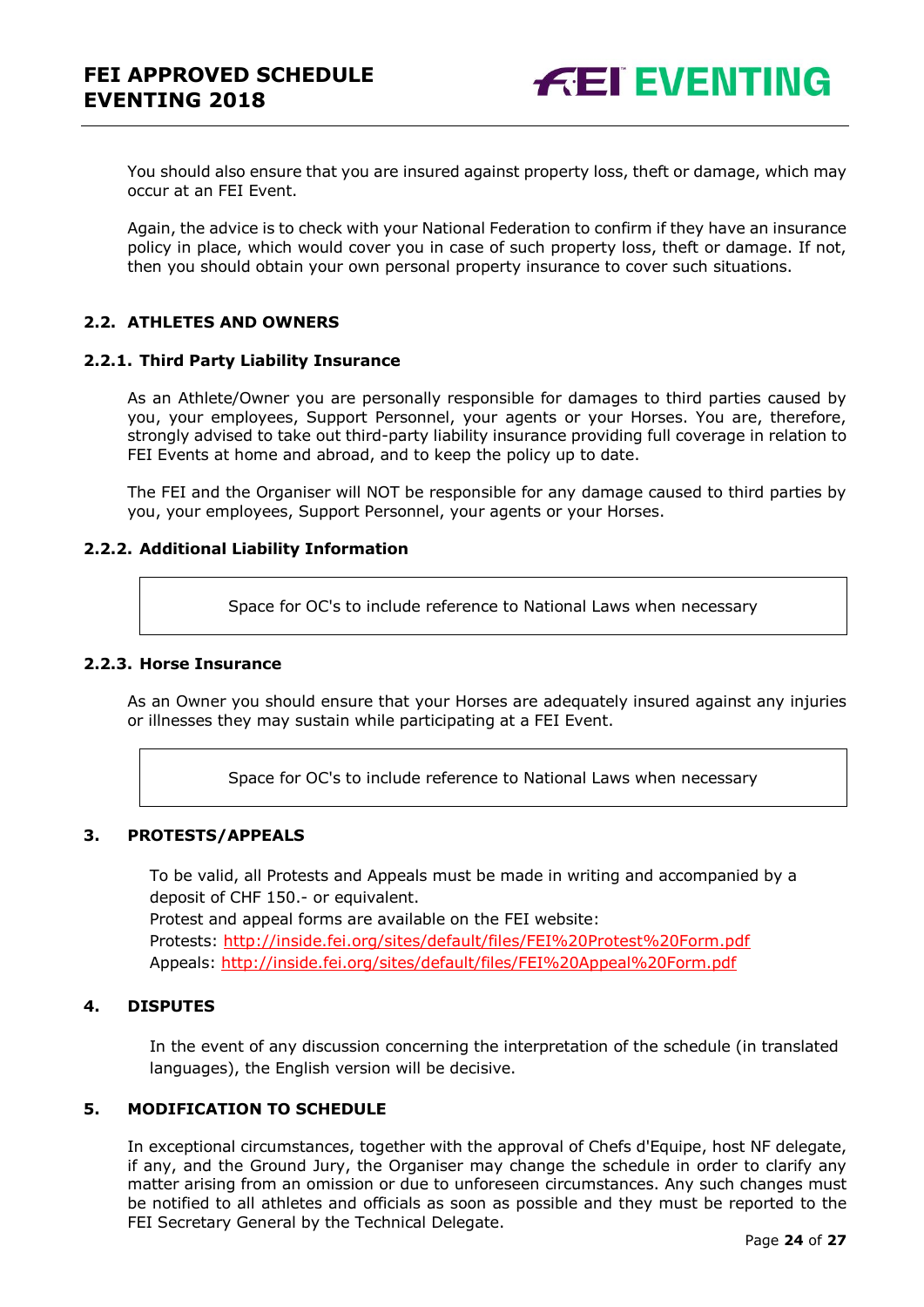

#### <span id="page-24-0"></span>**6. ADDITIONAL INFORMATION FROM THE ORGANISER**

Information about the competition; plan about stabling, schedule of horse inspections and other useful information for riders will be published at OC's website; www.hevosopisto.fi/nbcheventing

Starting lists and results on-line; www.equipe.nu (also other information during the event)

#### <span id="page-24-1"></span>**7. MINIMUM AGE LIMITATION**

| <b>LEVEL</b> | <b>ATHLETES</b> | <b>HORSES</b> |
|--------------|-----------------|---------------|
| $1*$         | 14              |               |
| $2*$         | 16              |               |
| マ*           |                 |               |
| $4* + CH3*$  |                 |               |

#### <span id="page-24-2"></span>**8. PRIZEMONEY DISTRIBUTION**

#### **IMPORTANT**

**The total amount of prize money shown for each Competition in the schedule must be distributed. (FEI General Regulations articles 127 and 128)**

The value of the  $1<sup>st</sup>$  prize must not exceed  $1/3$  of the total prize money distributed for the competition. The minimum number of prizes offered for each competition must be allocated on the basis of one prize for every commenced four Athletes, with a minimum of five prizes.

#### **DEDUCTIONS FROM PRIZE MONEY AT COMPETITIONS:**

**Full details of any deductions from prize money must be outlined in the schedule. This includes government taxes. If it is necessary for Organisers to deduct such taxes, they must provide participants with an official form indicating the amount of tax deducted.** 

#### **The tax form must be provided to the athletes upon arrival and returned to the Organiser prior to departing.**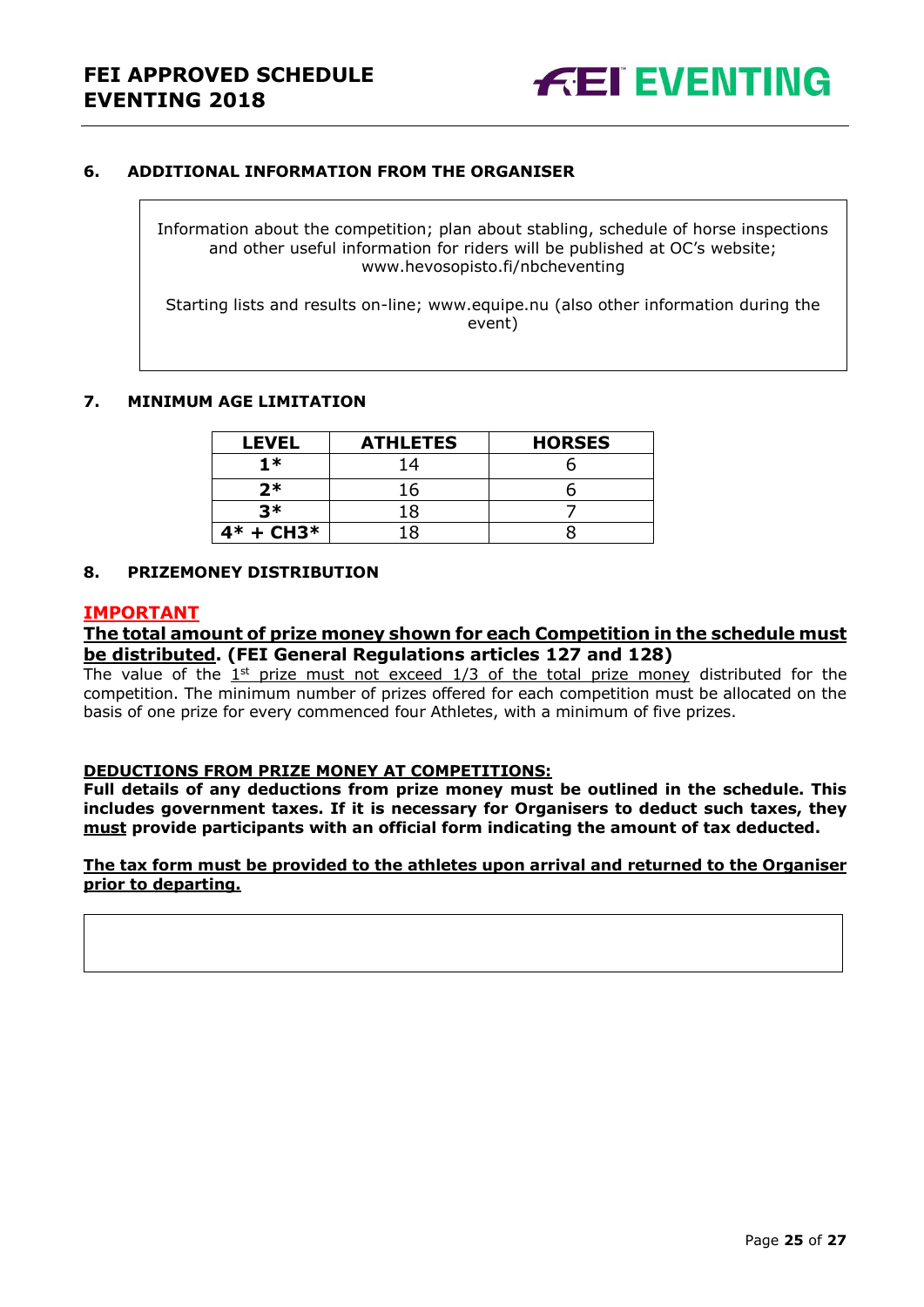

# <span id="page-25-0"></span>**XV. ANNEXES**

### **1. FEI ENTRY SYSTEM**

Please fill the form below in order to provide you and the other members of your committee or your IT Providers access to the FEI Entry System.

| FEI $ID1$ :           | 10107275                                                                  |                      |
|-----------------------|---------------------------------------------------------------------------|----------------------|
| Name*:                | Pöntinen                                                                  |                      |
| First Name*:          | Pauliina                                                                  |                      |
| E-Mail*:              | pauliina.pontinen@hevosopisto.fi                                          |                      |
| Access Rights*:       | $\boxtimes$ Admin <sup>2</sup>                                            | Consult <sup>3</sup> |
| Events <sup>4</sup> : | CIC2*, CIC1*, CCIP1* Ypäjä 16 <sup>th</sup> -19 <sup>th</sup> August 2018 |                      |
| FEI ID <sup>1</sup> : | 10107284                                                                  |                      |
| Name*:                | Riikonen                                                                  |                      |
| First Name*:          | Harri                                                                     |                      |
| E-Mail*:              | harri.riikonen@hevosopisto.fii                                            |                      |
| Access Rights*:       | $\boxtimes$ Admin <sup>2</sup>                                            | Consult $3$          |
| Events <sup>4</sup> : | CIC2*, CIC1*, CCIP1* Ypäjä 16th -19th August 2018                         |                      |
| FEI $ID^1$ :          | 10107285                                                                  |                      |
| Name*:                | Kivitie                                                                   |                      |
| First Name*:          | Rosali                                                                    |                      |
| E-Mail*:              | rosali.kivitie@hevosopisto.fii                                            |                      |
| Access Rights*:       | $\boxtimes$ Admin <sup>2</sup>                                            | Consult $3$          |
| Events <sup>4</sup> : | CIC2*, CIC1*, CCIP1* Ypäjä 16th -19th August 2018                         |                      |

<sup>1</sup> If already have an FEI user account.

<sup>2</sup> Provides you the required access to manage entries and substitutions and download entries/lists.

<sup>3</sup> You are just able to consult and download the entries/lists.

<sup>4</sup> Leave the field blank if the user deals with the entries of all events in the show.

**\* Mandatory Fields**